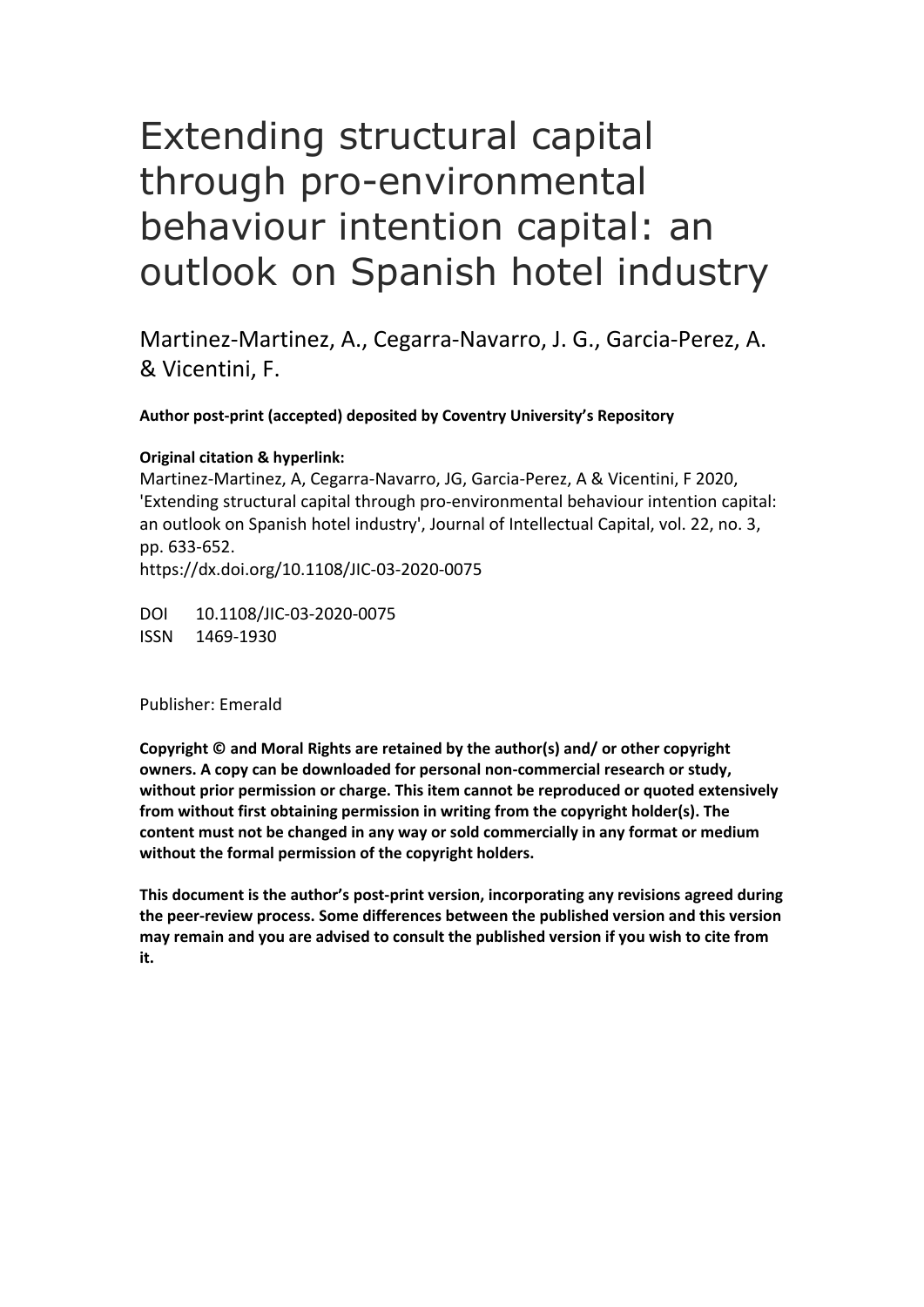# **Extending structural capital through pro-environmental behaviour intention capital. An outlook on Spanish hotel industry**

Martínez-Martínez, Aurora; Cegarra-Navarro, Juan-Gabriel; Garcia-Perez, Alexeis; Vicentini, Francesca.

- Purpose. This paper brings the attention of the Intellectual Capital (IC) research and practice communities to the value of IC in hotels' efforts to resolve or mitigate environmental problems over time. This research has been set to examine the relationships between key KM and IC concepts including environmental knowledge structures and exploitation and exploration of environmental knowledge (EK) as drivers of environmental organisational learning. The research has also examined the relevance of pro-environmental behavioural intention capital (PEBIC) as a component of structural capital and therefore an integral part of the intellectual capital of hotels.
- Design/methodology/approach. The data analysis technique used to test the proposed conceptual model is partial least squares structural equation modelling (PLS-SEM). Sample received from 87 companies from the Spanish hospitality sector in a longitudinal study (six years).
- Findings. The results support that environmental knowledge structures (exploitation and exploration) has a positive impact on pro-environmental behaviour intention capital (PEBIC) over time. In other words, environmental organisational learning has the capability to create structural capital in hotel over time.
- Originality/value. The research has addressed the challenges of exploration and exploitation of environmental knowledge and pro-environmental behaviour intention capital from a perspective not previously covered in the extant literature, further improved by the longitudinal nature of this study. Our focus on the hospitality sector makes this research relevant for management structures at numerous of hotels, as well as to their supply chains around the world. Additionally, this research highlights the value to create structural capital through environmental knowledge and organisational learning in the context of take care of our natural resources.

**Keywords:** environmental knowledge, knowledge exploration, knowledge exploitation, structural capital, intellectual capital, pro-environmental behaviour intention capital, organizational learning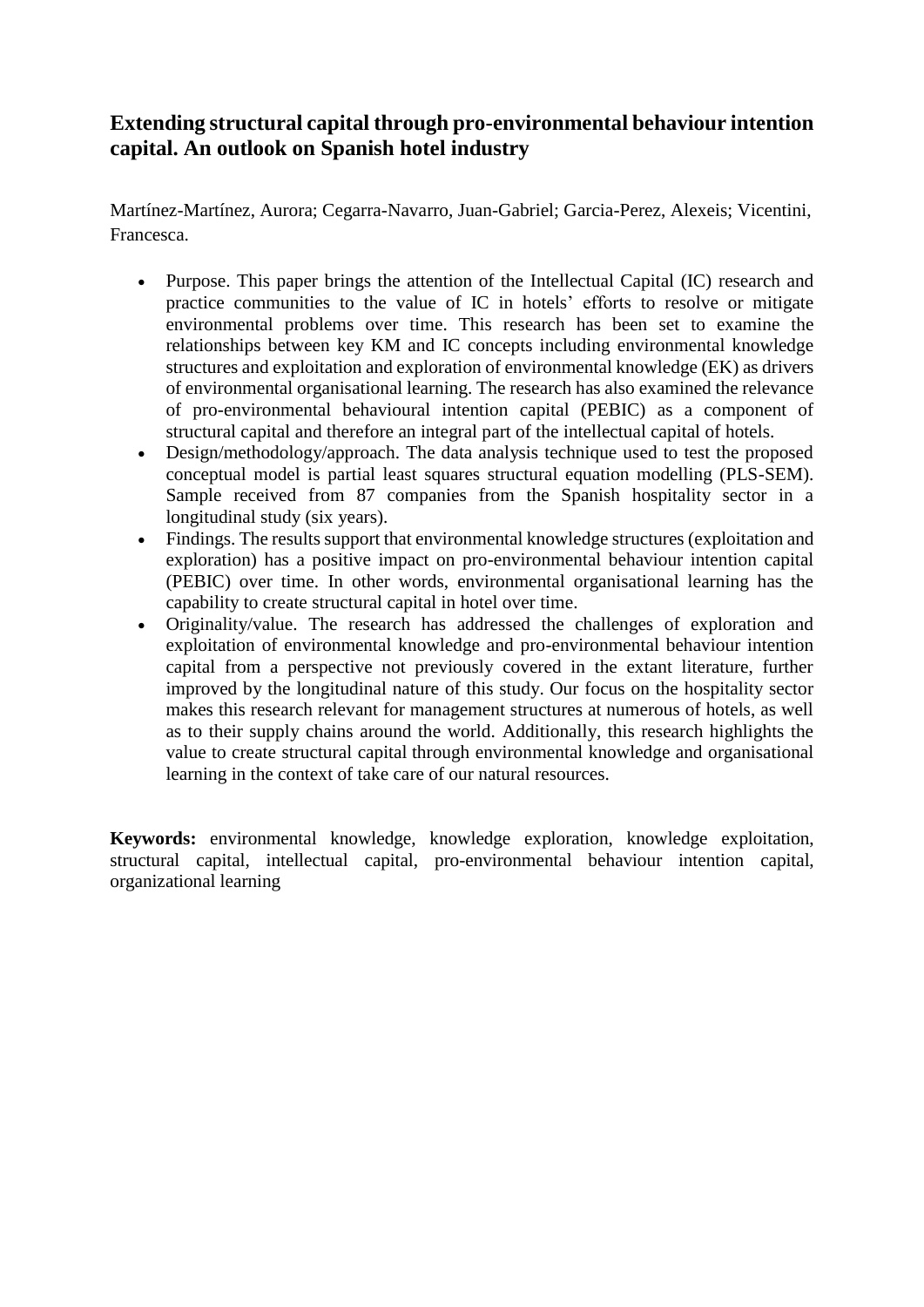#### **1. Introduction**

In the current socio-economic context, the attention of a wide range of scholars and practitioners has turned to the value of intangibles and intellectual capital in their efforts to address the ongoing challenges in areas such as healthcare management, socio-economic development and environmental sustainability (Dumay, 2013; Lin and Edvinsson, 2020). This research has been conducted to contribute to those efforts by addressing in particular the environmental challenges we face, from the intellectual capital perspective. Intellectual capital (IC) strategies and tools rely heavily on knowledge structures and their effective use (Hartono and Sheng, 2016). Knowledge structures serve to define expected relationships, behaviours and actions for organisational members (Lyles and Schwenk, 1992) . The evolution of the IC of the firm can in fact be perceived as an outcome of the successful use of its knowledge structures, leading not only to the growth of their knowledge base but also to the intention in their workforce to use such knowledge to resolve specific situations (Chan *et al.*, 2014). Thus, an important component of the IC of the organisation is its 'pro-environmental behavioural intention'. Pro-environmental behavioural intention is defined as the conditions in which the workforce are willing to contribute to the success of organisational strategies, particularly those that target environmental sustainability in its relationship with business performance (Martinez-Martinez *et al.*, 2019).

Pro-environmental behavioural intention capital (hereafter PEBIC) is probably viewed in this context as a mixture of self-interest and of concern for other people, for the next generation, other species, or whole eco-systems (Carson *et al.*, 2004; Bamberg and Möser, 2007), all of which is key in companies, countries and society in general. PEBIC is intention to realise environment-friendly behaviours. In this study, pro-environmental behaviour intention capital suggests that economic activities' companies must be exercised with a sensitive awareness of changing pro-environmental behaviour capital and priorities.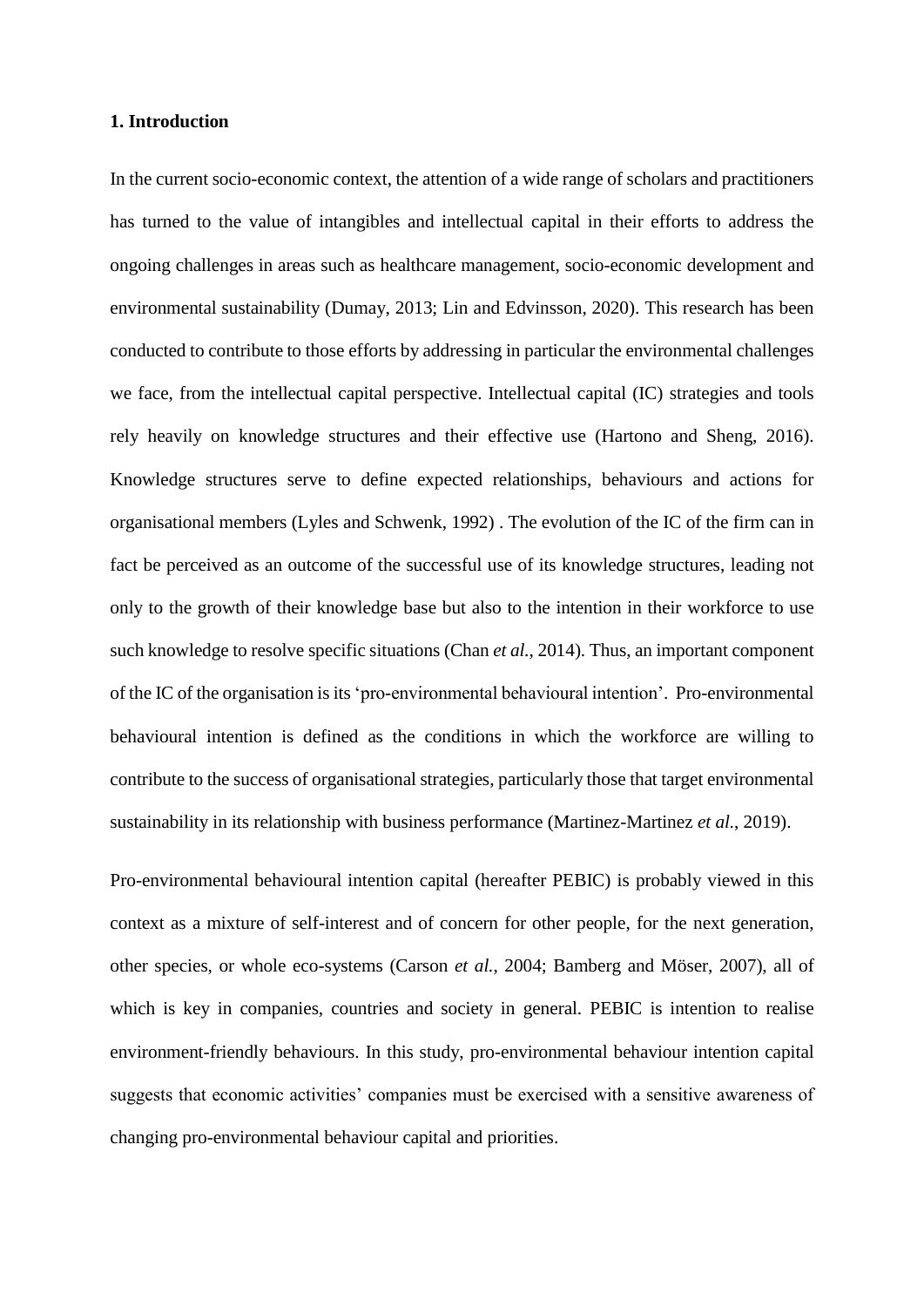Contrary to the understanding of individual pro-environmental behaviour, PEBIC belongs as a concept to the entire company. According to Ajzen's (1989) theory of planned behaviour, PEBIC helps explain the actual behaviour of consumers, organisations and their capital (Carson *et al.*, 2004; Han and Yoon, 2015). Although a number of classifications exist (Guthrie *et al.*, 2004), there is consensus in the extant literature that as an integral component of the IC base of the firm, shared intentions –that is, its structural capital– persist throughout time even when individual employees leave the company (Roos, Edvinsson and Dragonetti, 1998; Petty and Guthrie, 2000; Ordóñez de Pablos, 2004). Bearing these ideas in mind, this study reports that PEBIC may be considered as an extension of structural capital and defines it as the result of using and retrieving environmental knowledge from one moment of time to another later. Structural capital is the supportive non-physical infrastructure that enables human capital to function.

In the particular case of the hospitality industry, the literature shows that structural capital becomes a key driver to a pro-environmental business strategy (Steg and Vlek, 2009; Stegerean, Petre and Chis, 2014; Massaro *et al.*, 2018) because companies are able to share and use environmental knowledge (Martinez-Martinez *et al.*, 2019) and according to Collis and Montgomery, (1995) structural capital contributes to the creation of a competitive differentiation. The hospitality industry need create competitive differentiation growth and take care of environment specially in this time of COVID-19. Environmental factors and their potential effects remain important and may become even more so in the case of health emergencies and pandemic crises. For example, although these are still initial speculations, there are concerns that pollution may facilitate the transmission of coronaviruses (Qu *et al.*, 2020). Environmental concerns are increasingly challenged by companies in their activities. The air quality in hotels and common spaces seem to be challenges to solve in short-term.

Environmental knowledge (EK) is defined in this research how information and skills through hands on experience living in close contact with their environment. In this sense, environmental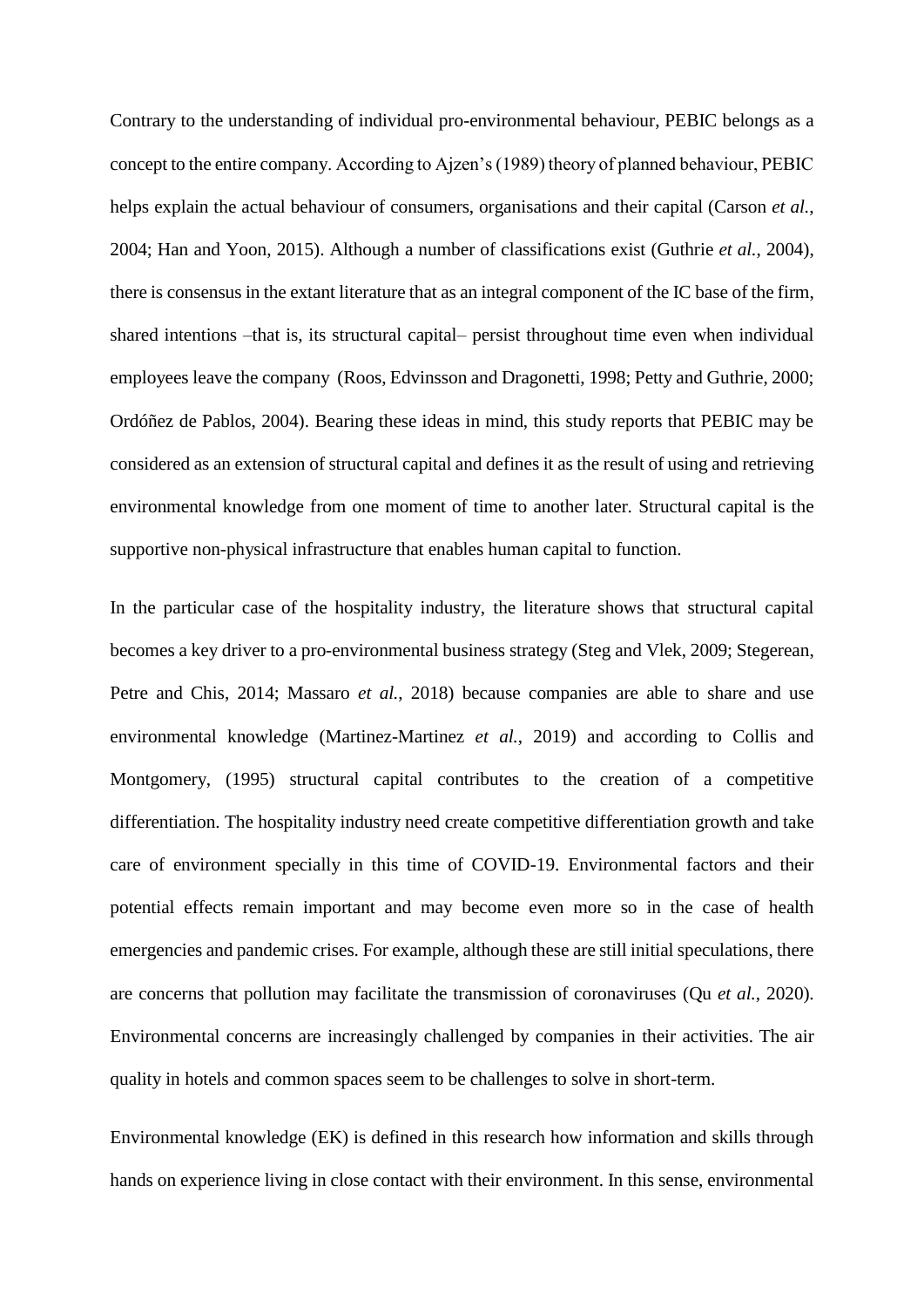knowledge is essential to respond successfully to stakeholders' social expectations, creation of intangible capital and to environmental variations (Green and Ryan Julie, 2005; Imran, Alam and Beaumont, 2014).

Since firms currently are a major threat to the environment due to the great quantity of waste generated as their consumption of natural resources grows (Fraj, Matute and Melero, 2015), it can be assumed that organisational knowledge structures are key players in fostering the creation of environmental knowledge (Kollmuss and Agyeman, 2002; Delgado-Ceballos *et al.*, 2012). These knowledge structures allow the company's EK to remain modern and efficient (Cegarra-Navarro, Cordoba-Pachon and de Bobadilla, 2009; Ning and Wang, 2018). This means that the company's EK is not only the result of exploiting validated routines and protocols (i.e., knowledge exploitation), but it may also be the result of exploring new possibilities and unproven theories (i.e., knowledge exploration). It is observed that the capacity to create EK and to harmonize it within the company depends on the knowledge available both inside and outside the organization (Martinez-Martinez *et al.*, 2019).

Explorative and exploitative knowledge structures can encourage the acquisition and use of environmental knowledge in the hospitality industry (de Marchi and Grandinetti, 2013) and improve PEBIC (Chen, 2008; Steg and Vlek, 2009; Oliveira, Lima Rodrigues and Craig, 2010; Hargreaves, 2011; Chan *et al.*, 2014; Cheng and Wu, 2015; Lauren *et al.*, 2019). Organisational intentions measure the degree of how much effort companies are planning to exert in order to perform the behaviour, and therefore inform organisations' efforts to create benefits to society (Conner and Armitage, 1998). In fact, based on Ajzen´s (1989) views, Conner and Armitage (1998) and Hsu and Chang (2007) argued that behavioural intention exerts a positive influence on actual behaviour.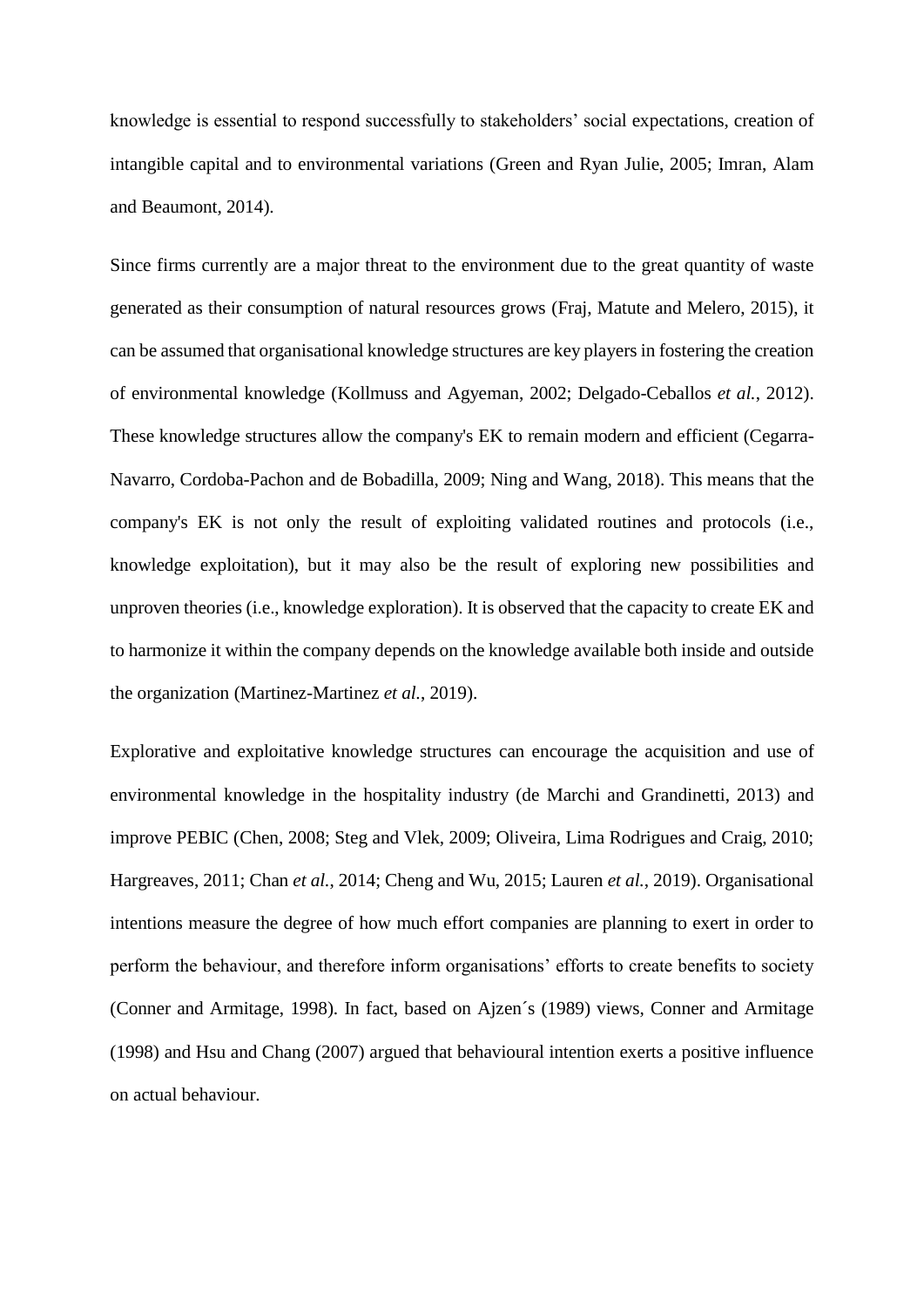Despite the concept of "intention" has been successfully used to achieve organizational goals in scientific literature in fields such as knowledge management (Zhou and Fink, 2003; Lin, 2006, 2007; Chen, Chuang and Chen, 2012), information systems and technology (Hwang, Lin and Shin, 2018) or intellectual capital (Harrison and Sullivan, 2000), research on "PEBIC" over time at eco-friendly companies is extremely limited.

This study focuses on the relationship between PEBIC, measured at two points in time. From an IC point of view, PEBIC is a stock of shared knowledge that needs to be updated regularly to incorporate sustainability management into innovative processes and services (Hargreaves, 2011; Tapaninaho and Kujala, 2019). While exploitation and exploration of environmental knowledge are directly related to a pro-environmental behaviour intention capital, these areas have received less attention in the intellectual capital literature. With this work, we address and contribute to reduce such a research gap.

In order to achieve our goal, this article reports on a study that investigates environmental knowledge structures that contribute to PEBIC at two points in time t (2008) and t+6 (2014). In doing so, this study approaches the subject from a new perspective whereby pro-environmental behaviour intention capital is perceived as an outcome rather than an income. On this basis, the study proposes a conceptual framework which is presented in the next section. The methodology section then provides details of the empirical tool used to collect data to test the conceptual model, also describing the results of the analysis and discussion are included. Finally, conclusions and implications of the study are presented.

#### **2. Conceptual Framework**

### **2.1. The hospitality industry and environmental knowledge**

Intellectual capital can contribute to creating value at different levels within organisations from different fields. Successful firms acknowledge that they have responsibilities with their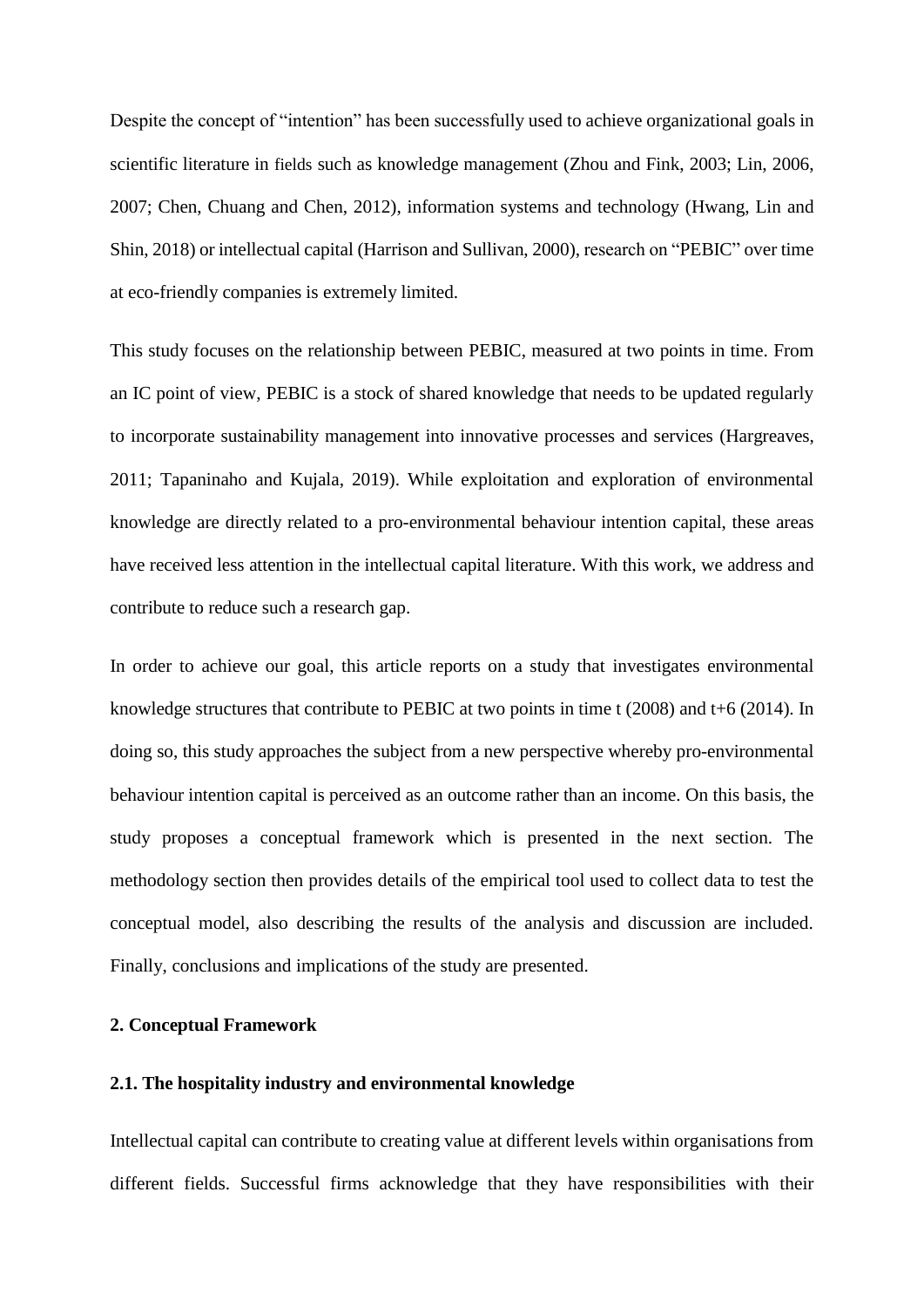stakeholders, which go beyond merely compliance with the law. Some of the elements that such organisations consider as priorities for society (Islam and Managi, 2019; Kim and Stepchenkova, 2019) include social aspects such as sustainable development. Their stakeholders require organisations to create social, intangible and environmental value in addition to the economic value they create (Fletcher *et al.*, 2003; Bueno, Salmador and Rodríguez, 2004; Matos and Vairinhos, 2017; Duodu and Rowlinson, 2019). Thus, sustainable development depends on the behaviour at all levels, from individuals to groups, organisations and as a society (Bamberg and Möser, 2007; Steg and Vlek, 2009).

Tourism has become a very important social phenomenon which mobilises millions of people all over the world. The interaction between global economic growth and global social transformation has resulted in changes in character and behaviour of hotels and in public expectations about the role and responsibility of encouraging pro-environmental behaviour capital in order to transform in actions (Mair and Laing, 2013). Today, these rapid evolutionary developments have created a need to make different actions to protect the environmental as an answer to need of stakeholders (Martinez-Martinez *et al.*, 2019), also to create value for society (Hsiao, Chuang and Huang, 2018), and it is including in strategic business (for example in specifically budget heading).

If in the past the focus was on enhancing shareholder value in an strictly economic sense, now it is on engaging stakeholders for long-term value (Hillman and Keim, 2001; Andriof *et al.*, 2017). Stakeholders demand more pro-environmental behaviour capital from companies not only request in short-term but also in long-term (Steg and Vlek, 2009; Miller, Merrilees and Coghlan, 2015). So, companies are paying more attention to the needs of stakeholders in order to obtain benefit from improve their organizational performance or incorporate sustainability management into their processes and services or create intellectual capital in term of structural capital (Hargreaves, 2011; Garay, Font and Pereira-Moliner, 2017; Tapaninaho and Kujala,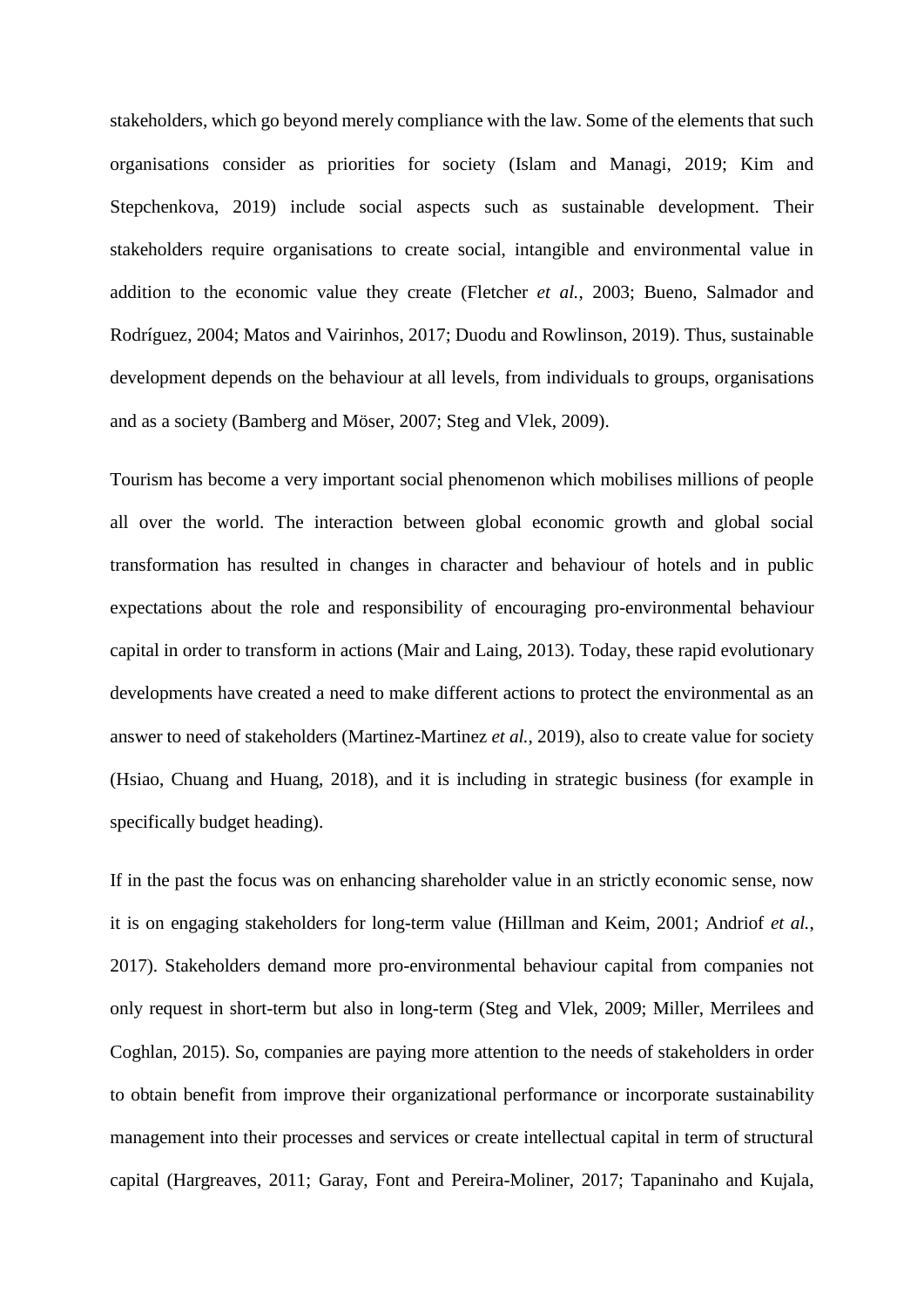2019). Additionally, any business requires a sustainable strategic development of its structural capital if it is to remain competitive in the knowledge economy. Numerous scholars have contributed to the definition of what constitutes the structural capital of the organisation and how it is measured (Petty and Guthrie, 2000).

In order to protect the environment, hotels have developed an ever closer relation with their stakeholders, allowing these to influence their strategic decision making, having an impact on their pro-environmental behaviour intention capital (Hargreaves, 2011; Steg *et al.*, 2014; Peng and Lee, 2019). Continuous environmental learning has therefore become an imperative for organisations in their efforts to embrace change for improved performance and occasionally their own subsistence (VanDeusen and Mueller, 1999; Gourlay, 2004; Easterby-Smith and Prieto, 2008; Rogers, 2012; Trong Tuan, 2013; Horng *et al.*, 2017; Cegarra-Navarro *et al.*, 2020).

Environmental knowledge can be considered as a general knowledge of facts, concepts, and relationships concerning the natural environment and its major ecosystems (Fryxell and Lo, 2003). It also has been described as a structure that connects data, analysis and people and offerings an occasion to validate the environmental strategy of a firm (Wernick, 2003). Thus, we would argue that "environmental knowledge application" is one thing and "applying environmental knowledge" another. While environmental knowledge application is a knowledge management process that requires being good at converting knowledge from one context to another (Gold et al., 2001), applying environmental knowledge learned to a new context may provide organizations with the encouragement to expand productivity (Senge, 1990). As Martelo-Landroguez and Cegarra-Navarro (2014) note, while knowledge application is the capability for operative action, applying knowledge is the operative action in the company, which may take in consideration numerous complex questions. This paper will therefore focus on our consideration that "environmental knowledge" is one way to apply learned knowledge to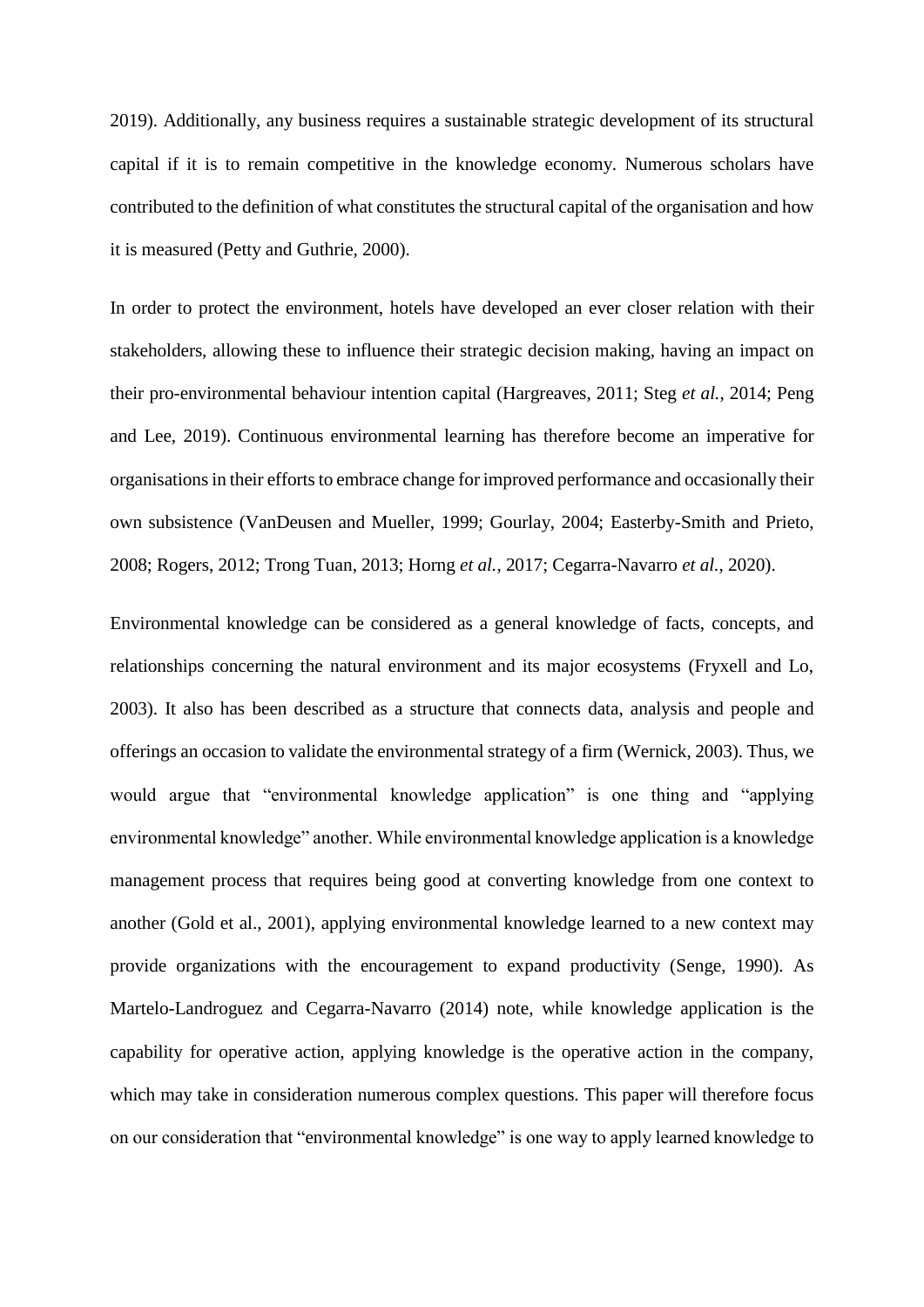address concerns about the environment and collective responsibilities necessary for sustainable development (Whyte, 2013; Martinez-Martinez *et al.*, 2019).

# **2.2. The relationship between environmental knowledge, exploitation and exploration of knowledge (organisational learning) and pro-environmental behavioural intention capital (structural capital) over time**

Creating environmental knowledge requires from hotels both the ability to explore new possibilities for an early understanding of related risks and opportunities, and to exploit the latest guidelines and environmental regulatory requirements for daily operations. Our argument is based on the understanding of organisational learning as a process whereby knowledge is created through the combination of explorative and exploitative activities (March, 1991; Bontis, Crossan and Hulland, 2002; Chiva and Alegre, 2005; Mom, Van Den Bosch and Volberda, 2007; Mihalache and Mihalache, 2016). When both processes take place simultaneously, new knowledge is created as a result of the rearrangement of existing knowledge structures, the revision of previous knowledge structures, and the building and revision of new theories (March, 1991; VanDeusen and Mueller, 1999). Environmental knowledge has been an important variable that explains pro-envionmental behavior (Jensen, 2002; Kollmuss and Agyeman, 2002; Pothitou, Hanna and Chalvatzis, 2016).

On the other hand, in recent years attention has been drawn to the necessity of combining both exploration and exploitation of environmental knowledge, and that these should be integrated within an ambidextrous plan (Brix, 2019) with the aim of transferring new environmental knowledge (Li *et al.*, 2013). Thus, the first and second hypotheses were formulated as follows:

H1: Exploration of knowledge (t) positively influences environmental knowledge (t)

H2: Exploitation of knowledge (t) positively influences environmental knowledge (t)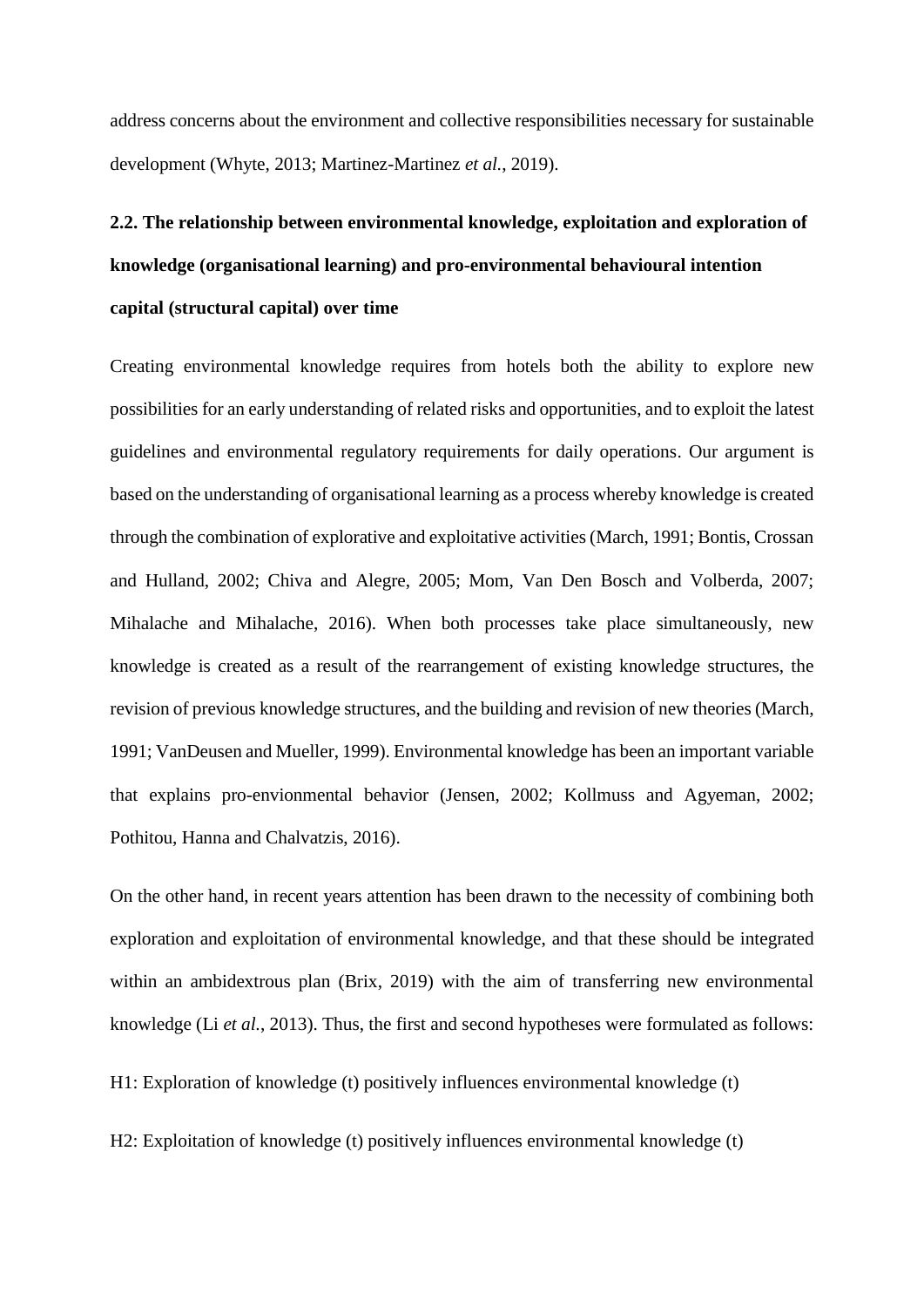2.2.1 Pro-environmental behavioural intention capital as a component of structural capital

The environmental challenges faced by the hospitality sector have been analysed from diverse perspectives. Including their structural capital dimension, with literature covering the elements required to support the emergence and development of the relevant intellectual capital in the form of a pro-environmental behavioural intention capital (Massaro *et al.*, 2018; Zientara and Zamojska, 2018), from the urgently need to eliminate or save waste of resources (Warren, Becken and Coghlan, 2017) and from the need to provide green products or services, to cope with the risks of changes in environmental (Triguero, Moreno-Mondéjar and Davia, 2014), but not, from the point of view of, the knowledge processes required for the development and application of environmental knowledge and pro-environmental behaviour intention capital, is this point where it is found a gap. Numerous researches have focused on the extent to which environmental learning affect organisational performance from a financial point of view (Leonidou *et al.*, 2015; Martínez-Martínez *et al.*, 2019). However, while exploitation and exploration of environmental knowledge are directly related to a pro-environmental behaviour intention capital, these areas have received less attention in the intellectual capital literature (Kollmuss and Agyeman, 2002; Rezapouraghdam, Alipour and Darvishmotevali, 2018).

Previous research has shown that corporate green brand should be built not only from the provision of but also from green behaviour among stakeholders (such as employees) in their daily activities (Bamberg and Möser, 2007; Suganthi, 2019). The ability of an organisation to adapt to a changing environment requires a balance between the exploration and the exploitation of environmental knowledge in order to attain long-term competitive advantage (Kim and Rhee, 2009; Martínez-Martínez *et al.*, 2019).

One of the most important enablers to implementation of environmental learning strategies is the self-perception of stakeholders as actors in the process of driving hotels to be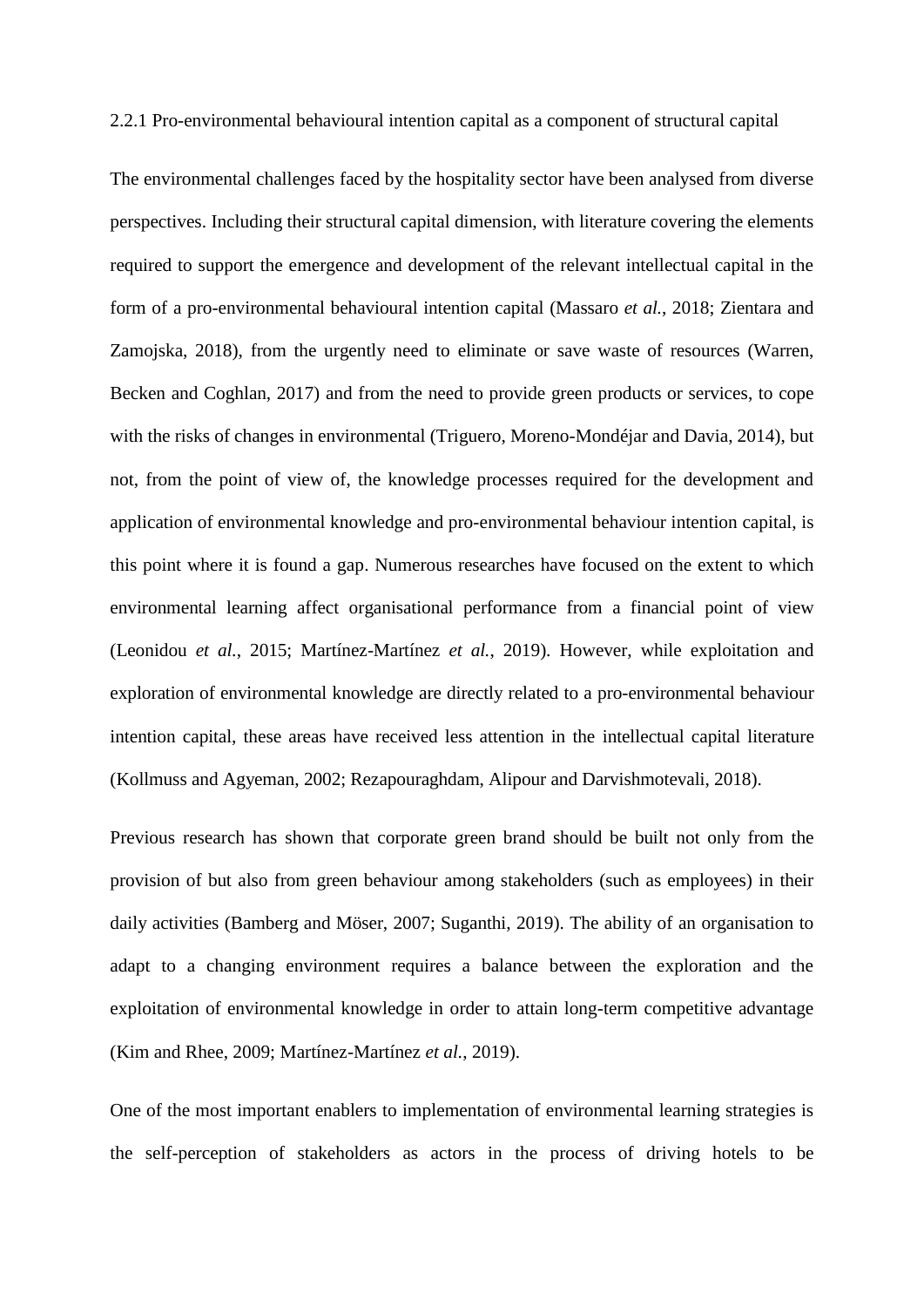environmentally friendly (Martinez-Martinez *et al.*, 2019). Besides, a growing proenvironmental behaviour capital base activities of firms attract to the customer (Delgado-Ceballos *et al.*, 2012). A pro-environmental behaviour that focus on involving different kinds of internal and external stakeholders with a win–win vision (Gezon, 2014; Miller, Merrilees and Coghlan, 2015), this vision is referred to that both the companies and society win. In this sense, environmental knowledge has much to contribute to pro-environmental behaviour intention capital (Steg and Vlek, 2009; Unsworth, Dmitrieva and Adriasola, 2013).

Pro-environmental behaviour intention capital is pertinent elements of adaptive capacity in interacting with natural resources and in relation to the outcomes of companies that cope with the risks of changes in environmental. Understanding pro-environmental behaviour intention capital in its broadest meaning, including all activities carried out by the company and mutually benefitting company and society (Mair and Laing, 2013; Miller, Merrilees and Coghlan, 2015; Martínez-Martínez *et al.*, 2019). At this point it seems key to point out that when reference is made to pro-environmental behaviour intention capital in some cases it will not be a tangible or there will even be deficient in common measurement indicators this outcomes (Whitmarsh and O'Neill, 2010; Zientara and Zamojska, 2018).

The ability to use environmental knowledge (t) could aim to create new market opportunities (Bontis, Crossan and Hulland, 2002) and improve pro-environmental behaviour intention capital. Furthermore, present (t) pro-environmental behaviour intention capital incentives will be aligned so that the firm will be motivated to improve its future  $(t+6)$  pro-environmental behaviour intention capital. The following hypotheses are therefore formulated:

H3: Environmental knowledge (t) positively influences pro-environmental behaviour intention capital (t)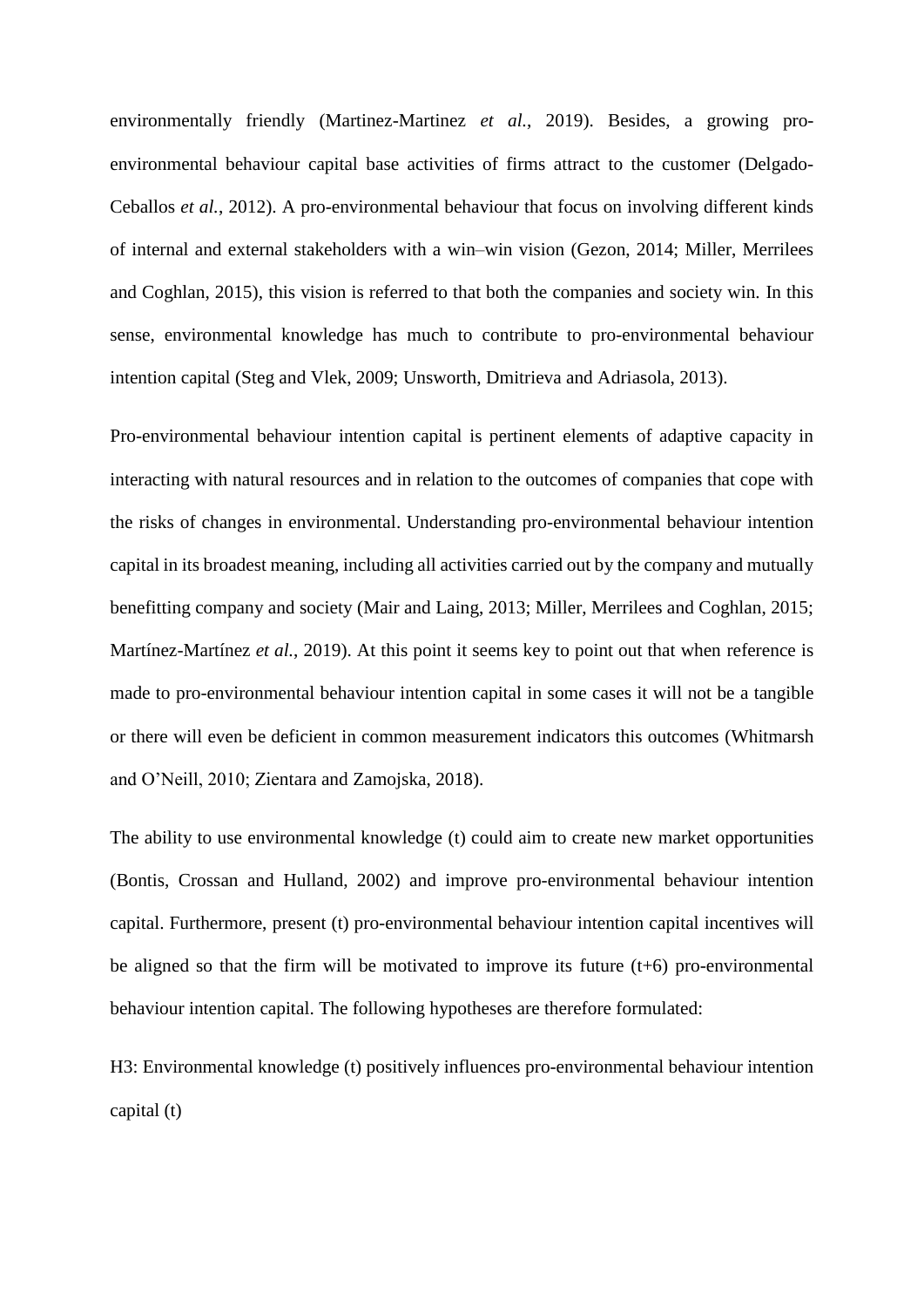H4: Environmental knowledge (t) positively influences pro-environmental behaviour intention capital  $(t+6)$ 

Based on the above, the path relationships between variables are hypothesised as shown in Figure 1.

#### *Insert Figure 1 about here*

#### **3. Method**

#### **3.1 Data collection**

The Spanish tourism industry is a relevant sector for the following reasons. Fist and based on the World Travel and Tourism Council (2017), 13% of the Spanish gross domestic product (GDP) and 11% of all Spanish employment are due to the Spanish tourst industry. Secondly and considering previous research, Spanish tourism is a well-established sector with a high level of environmental commitment (Martínez-Martínez, Cegarra-Navarro and García-Pérez, 2015), these circumstances allow us to analyse aspects shown in Figure 1.

On the basis of the Iberian Balance Sheets Analysis System 2007. SABI (Iberian Balance Sheet Analysis System) is a database with financial information of more than 2,6 million companies in Spain and Portugal. The National Classification of Economic Activities (CNAE-552) was used to delimitate the key activities focus on, at that point in time we obtained a popullation of 560 hotels with more than 10 employees. From early September to the end of October 2008 we phoned and requested to participate in the sttudy these hotels. As a result, 127 valid questionnaires were obtained. Six years later, between January and February 2014 the survey was repetated among the same hotels. On this occasion, the response rate to this new survey was 65.5% of the hotels which participated in the study in 2008 (15.53 per cent of the total population), representing a total number of 87 valid responses. The explanation of this difference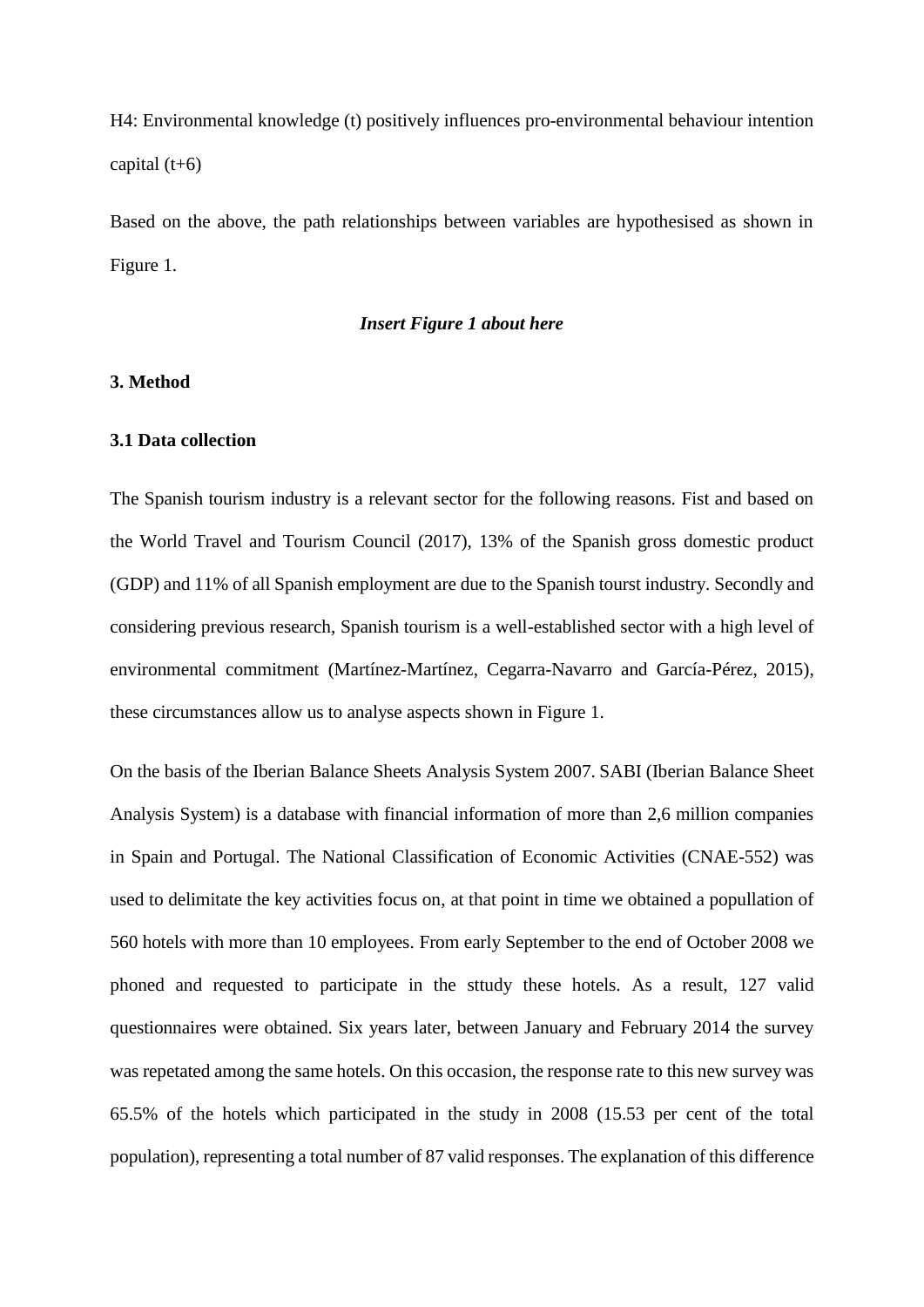betweeen 2008 and 2014 is in circumstances such as the refusal of the managers to participate in this new survey, the fact that that some hotel managers had changed their jobs or hotels had closed down (the analysis period includes some years of the global financial crisis). This research combines quantitative and qualitative methods for an improved understanding of the tourism business requires a broader research methodology than presently exists (Davies, 2003; Khoo-Lattimore, Mura and Yung, 2019).

On the other hand, other type of information was collected by informants from specific hotels and on documents collected from other sources, for example, company websites (environmental management system) or hotel materials. We interviewed to four business managers. The combination of a quantitative methodology together with personal interviews with managers contribute to offer a more enriching discussion of the results with important practical implications, highlights by managers.

#### **3.2 Measures**

The appendix lists the fifteen items that have been used to validate our statistical analyses (Churchill, 1979), below we explain the operationalization of each construct.

*Knowledge exploration* (ER): The exploration of knowledge requires the sharing of new values and thoughts (Dewhurst & Cegarra-Navarro, 2004), as well as the exchange of ideas and formal dialogues (Mom, Van Den Bosch and Volberda, 2007). Four items were used to include these aspects that help the company explore new possibilities and opportunities (Mom, Van Den Bosch and Volberda, 2007). These include: the collect information about the most important groups, to support the exchange of ideas and formal dialogues, manuals and documents on customer service procedures and emphasizing the search and sharing of new values and thoughts.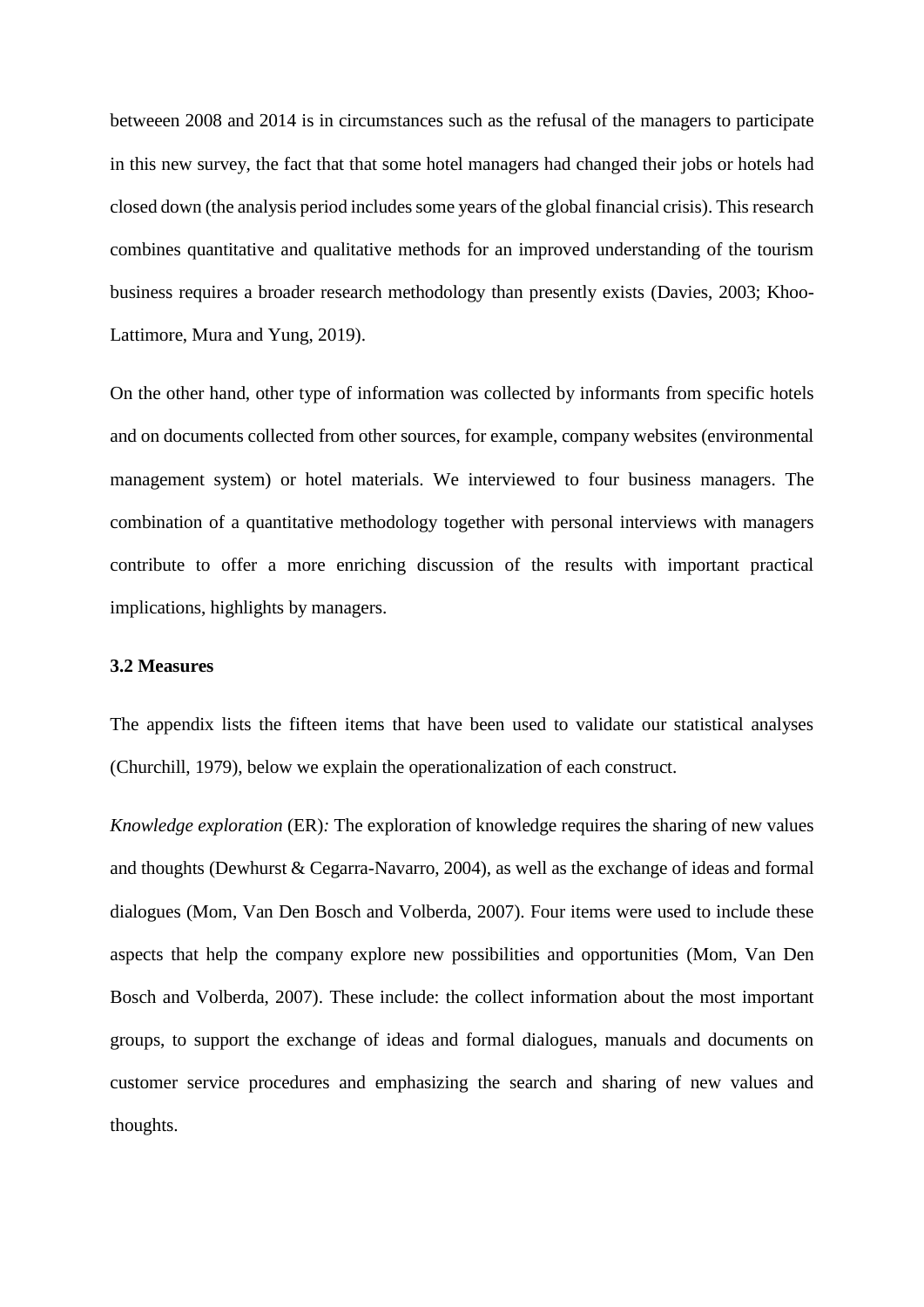*Knowledge exploitation* (ET): Exploiting knowledge involves not only the creativity of those who adapt it to their own decisions but also taking into consideration the opinions and the point of view of other stakeholders to solve different questions (Bontis, Crossan, & Hulland., 2002). Four items based on these issues were adapted for measuring and opetationisng this construct. These include: modifiying a product or service because the customers demand it, rewarding the creativity of employees, supporting the use of metaphors to resovler employee doubts and sharing information with the most important collectives of the question.

*Environmental knowledge* (EK): We have designed a four-item scale drawing on the ideas established by Martínez-Martínez, Cegarra-Navarro, and García-Pérez (2015). These include: the utilisation of organic products; the use of less polluting industrial processes and products; and the implementation of a green program and environmental emergency plans.

*Pro-environmental behaviour intention capital:* In this study, PEBIC by asking questions about the budget related to pro-environmental behaviour intention actions, indicators in each work to measure pro-environmental behavior intention capital in short-term, indicators in each work to measure pro-environmental behaviour intention capital in long-term (Burritt, Hahn and Schaltegger, 2002; Bamberg and Möser, 2007). In some research were considered that for companies the major of the "intentions" is when they plan a budget line for specific actions (Quirke, 1991; Burritt, Hahn and Schaltegger, 2002). In other words, if companies have a budget line to actions related to sustainability, it is the major way to indicated that they if will make care to environmental and promote pro-environmental behaviour intention capital through the care of the environment (Kollmuss and Agyeman, 2002; Vining *et al.*, 2002). These include: the company has budget heading for taking care of environment with actions, the company´s indicators in each work to measure pro-environmental behaviour intention capital in short-term are better than previously and the company´s indicators in each work to measure proenvironmental behaviour intention capital in long-term are better than previously.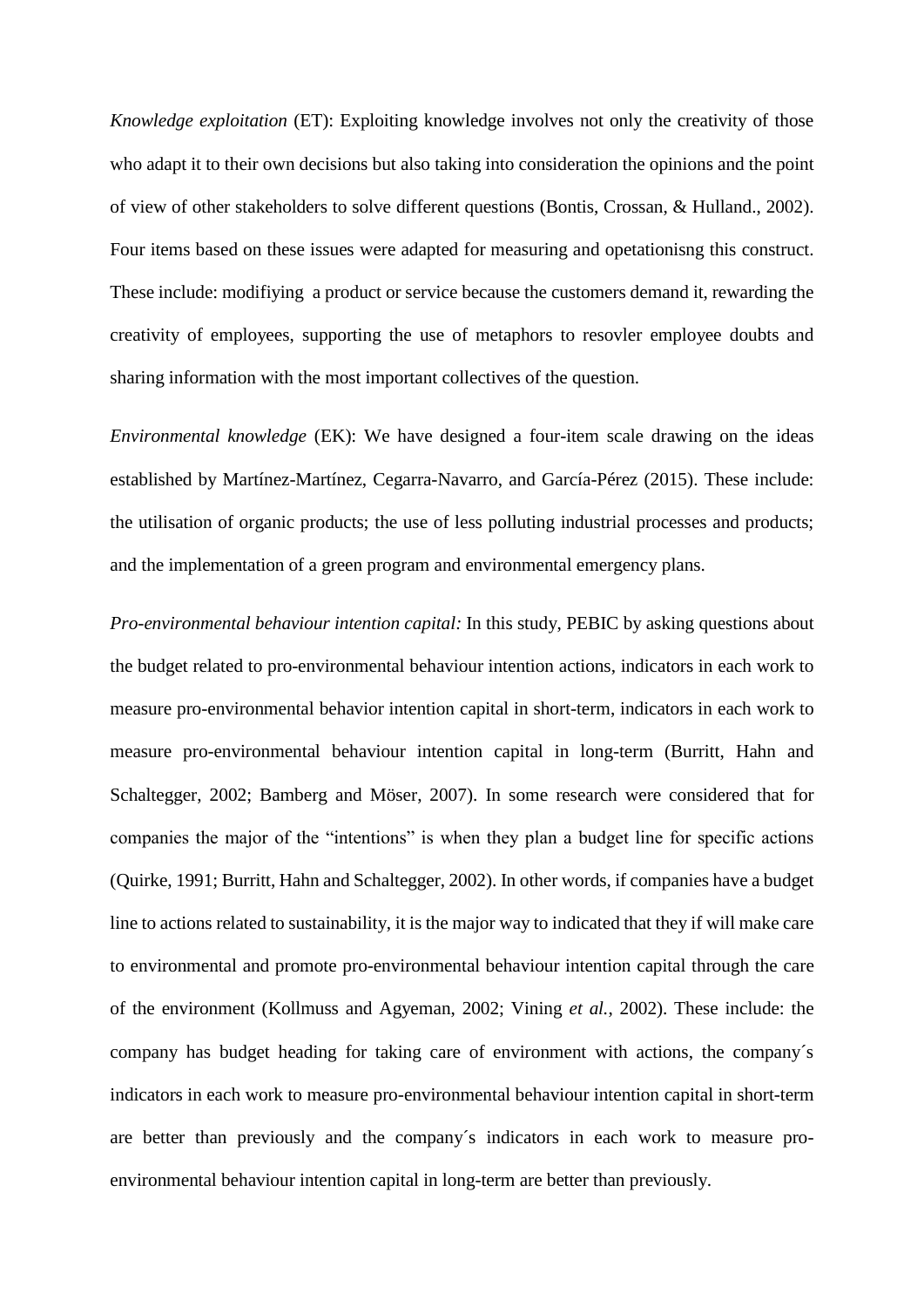#### *Data Analysis*

PLS-SEM requires specific attention with regard to model identification (Henseler, 2017), in our case, all measures were considered as composites type A (i.e. refractive constructs), then PLS-SEM is the most suitable data analysis technique to test this kind of models (Richter and Cepeda, 2016). It implies that the total variance of all constructs is used to estimate model parameters (Hair *et al.*, 2017).

Our analysis follows different stages according to the recent advances of PLS-SEM reporting (Henseler, Hubona and Ray, 2016; Hair *et al.*, 2017) and the recent call for PLS-SEM emancipation due to the different epistemological nature of the measures (common factor versus composites) (Rigdon, 2016). Firstly, for analysing the model's goodness of fit, the value of the standardized root means square residual (SRMR) was 0.075, which is below the maximum threshold of 0.08 (Hu and Bentler, 1999). In addition, Unweighted Least Squares  $(d<sub>UL</sub>)$  and Geodesic  $(d<sub>G</sub>)$  discrepancies were below the 99%-quantile of the bootstrap discrepancies (HI99).Therefore, our model reached satisfactory level of goodness of fit (Henseler *et al.*, 2014; Hair *et al.*, 2017).

Once the model fit is established, we carry out the assessment of the measurement model. The confirmatory composite analysis is a recent global measure of it. For that purpose, we checked the internal consistency reliability  $(\rho_A)$ , the composite reliability (CR), and the Cronbach's alpha (CA). As shown in Table 1, all values of  $\rho_A$ , CR and CA are above the common threshold values (Nunnally, 1978; Henseler, Ringle and Sarstedt, 2015; Henseler, Hubona and Ray, 2016), suggesting that all variables in the model are reliable (Table 1). Further on, we assessed discriminant validity by analysing heterotrait-monotrait ratios of correlations (HTMT), as proposed by Henseler et al. (2012). As shown in Table 1. all values of HTMT are below the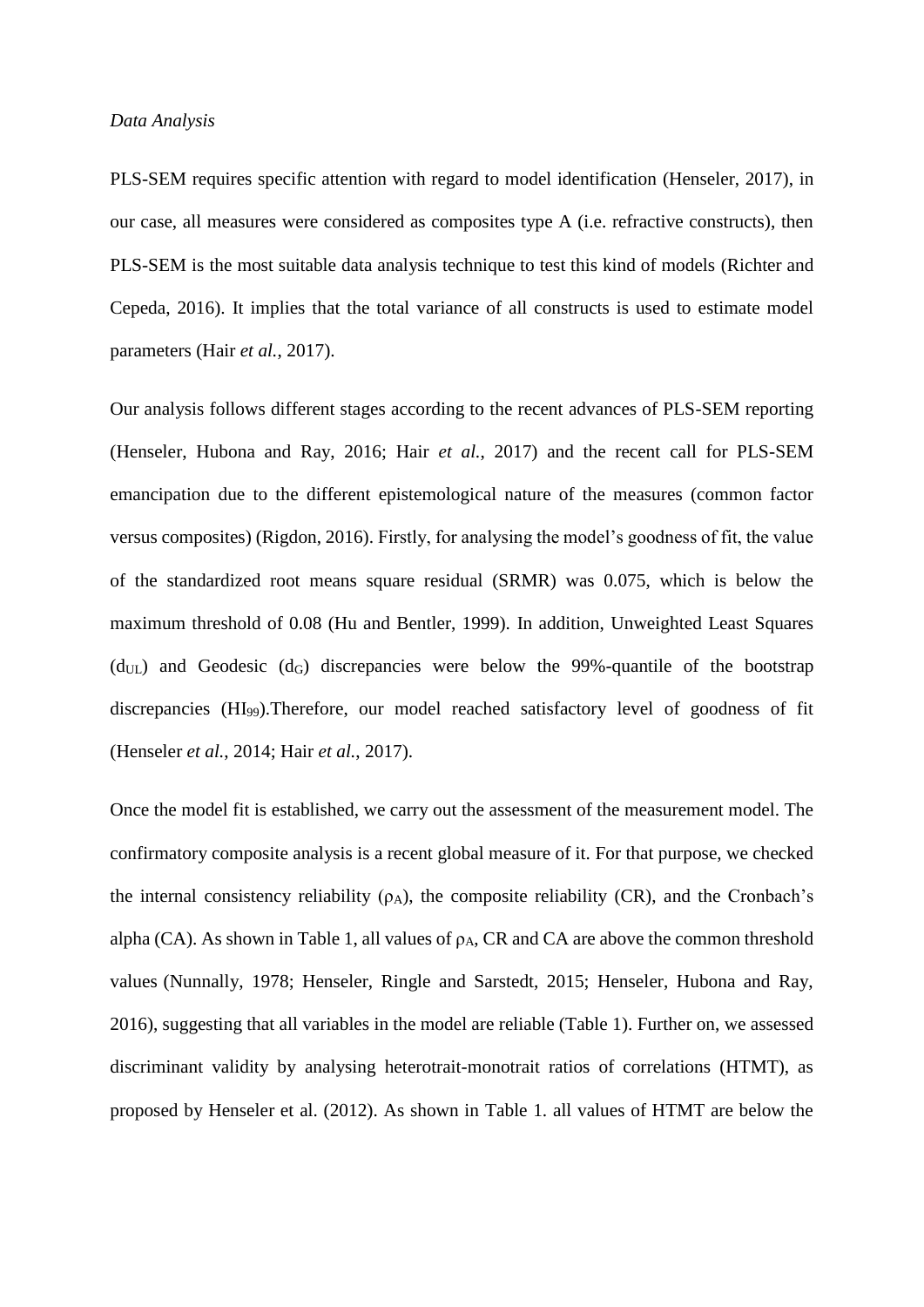recommended threshold of 0.9, which provides evidence of discriminant validity (Henseler, Ringle and Sarstedt, 2015).

#### **4. Results**

Once the model was assessed. We estimated path coefficient and tested statistical significance using a bootstrap procedure with a number of 5.000 subsamples. For that purpose, we run PLS-SEM analysis using the SmartPLS v. 3.2.7. (Thiele, Ringle and Sarstedt, 2015). Table 2 provides path coefficients, t-statistic and significance levels of Hayes and Scharkow (2013) showed that the bootstrap confidence interval is a good approach for detecting path coefficients. All the path coefficients in Table 2 are supported. The percentile bootstraps at 95% confidence intervals have this outcome (Table 2). Furthermore, the Stone-Geiser Q-square test for predictive relevance of pro-environmental behaviour intention capital at (t+6) was 0.201, which demonstrates that the structural model has satisfactory predictive relevance because that value is higher than 0. The proposed model also explains the 42.5 percent of the variance in proenvironmental behaviour intention at capital (t+6)  $(R^2)$ . Together, from the above analysis, hypotheses 1, 2, 3, 4 and 5 found support and confirm the theoretical model (Figure 1). In other words, the results can support that environmental knowledge structures (exploitation and exploration) has a positive impact on PEBIC over time. So, environmental organisational learning has the capability to create structural capital in hotel over time.

#### *Insert Table 2 about here*

#### **5. Discussion**

Attention to the environment is increasingly a vital part of the overall strategy for companies in all sectors. However, a transition to an environmentally sustainable business requires that organisation be capable to have a pro-environmental behavioural intention capital, as a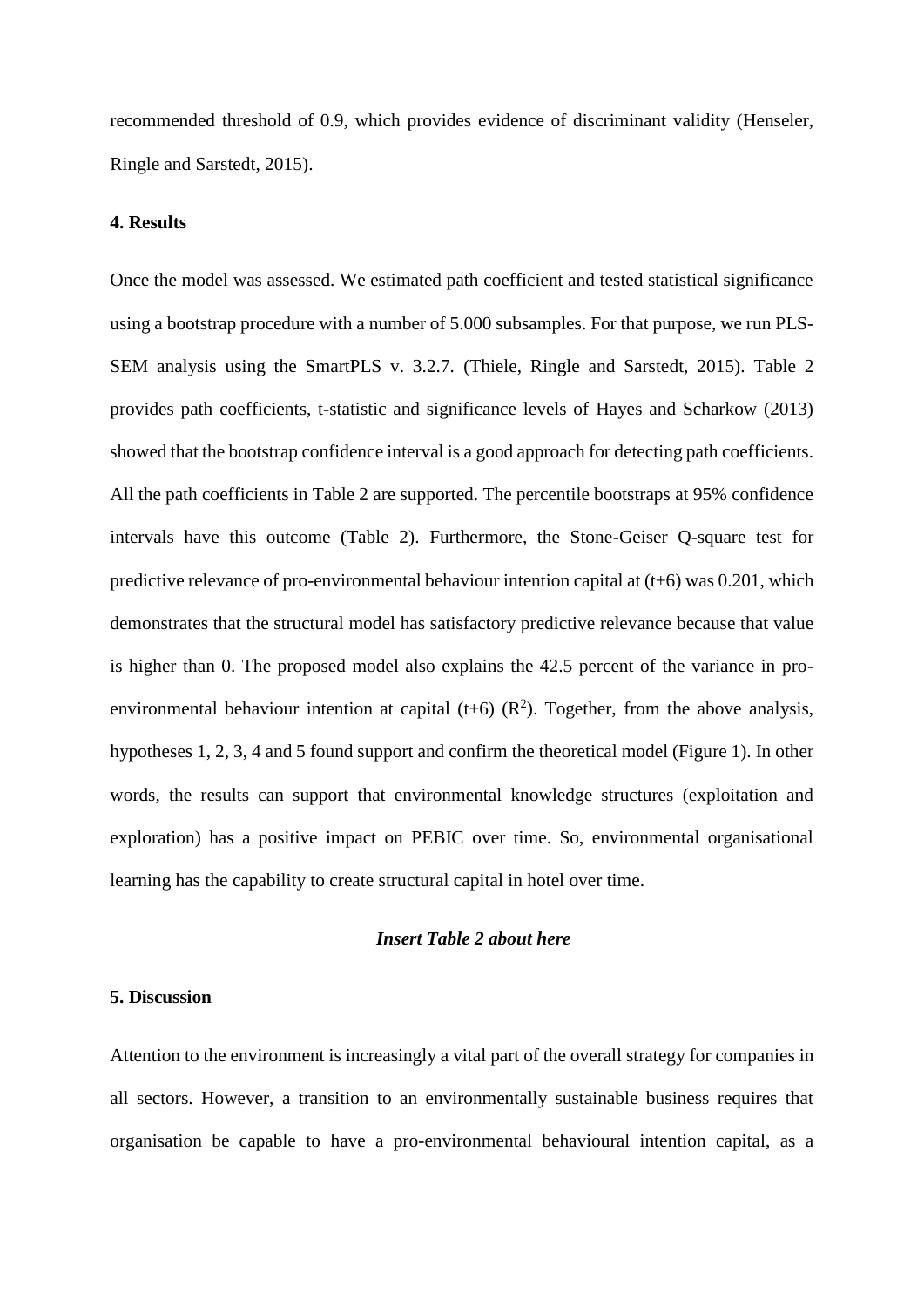component of structural capital, which allows them to apply existing knowledge in new ways, or to acquire and manage new kinds of knowledge (Unsworth, Dmitrieva and Adriasola, 2013).

This study considers that a pro-environmental behaviour intention capital at two points in time (t) and (t+6) is possible to exist as a result of the presence of environmental knowledge (t) which is acquired or applied in the processes of environmental knowledge exploration and exploitation. This study makes a valuable contribution in this regard. Regarding this, results show that a pro-environmental behaviour intention capital over time occur when hotel has environmental knowledge (t) or previous, and this study highlights how hotels can obtain environmental knowledge. For example, according to managers´ interviews; *"hotels for implementing ISO 14001 need to know that exist it, existing environmental knowledge can favour a pro-environmental behaviour capital*". Specifically, the four managers interviewed agree to point to; *"the need of hotels to have a background knowledge to facilitate a proenvironmental behaviour intention capital".* In this sense, our results support the same idea; environmental knowledge (t) contributes to increase pro-environmental behaviour intention capital over time. In other words, environmental knowledge (t) contributes to increase structural capital over time.

In terms of Hypothesis H1 and H2, the results suggest that the combination of exploration and exploitation of knowledge has a positive effect on environmental knowledge. A possible explanation for these findings may relate to exploit knowledge, in order to latest guidelines and environmental legislation. However, the complexity and dynamic of environment also requires new knowledge, so, when both processes, exploration and exploitation, take place simultaneously, new knowledge is created as a result of the reorganisation of existing knowledge structure and the building and revision of new theories could be possible (March, 1991; VanDeusen and Mueller, 1999; Bontis, Crossan and Hulland, 2002; Dewhurst and Cegarra Navarro, 2004; Mom, Van Den Bosch and Volberda, 2007). In terms of business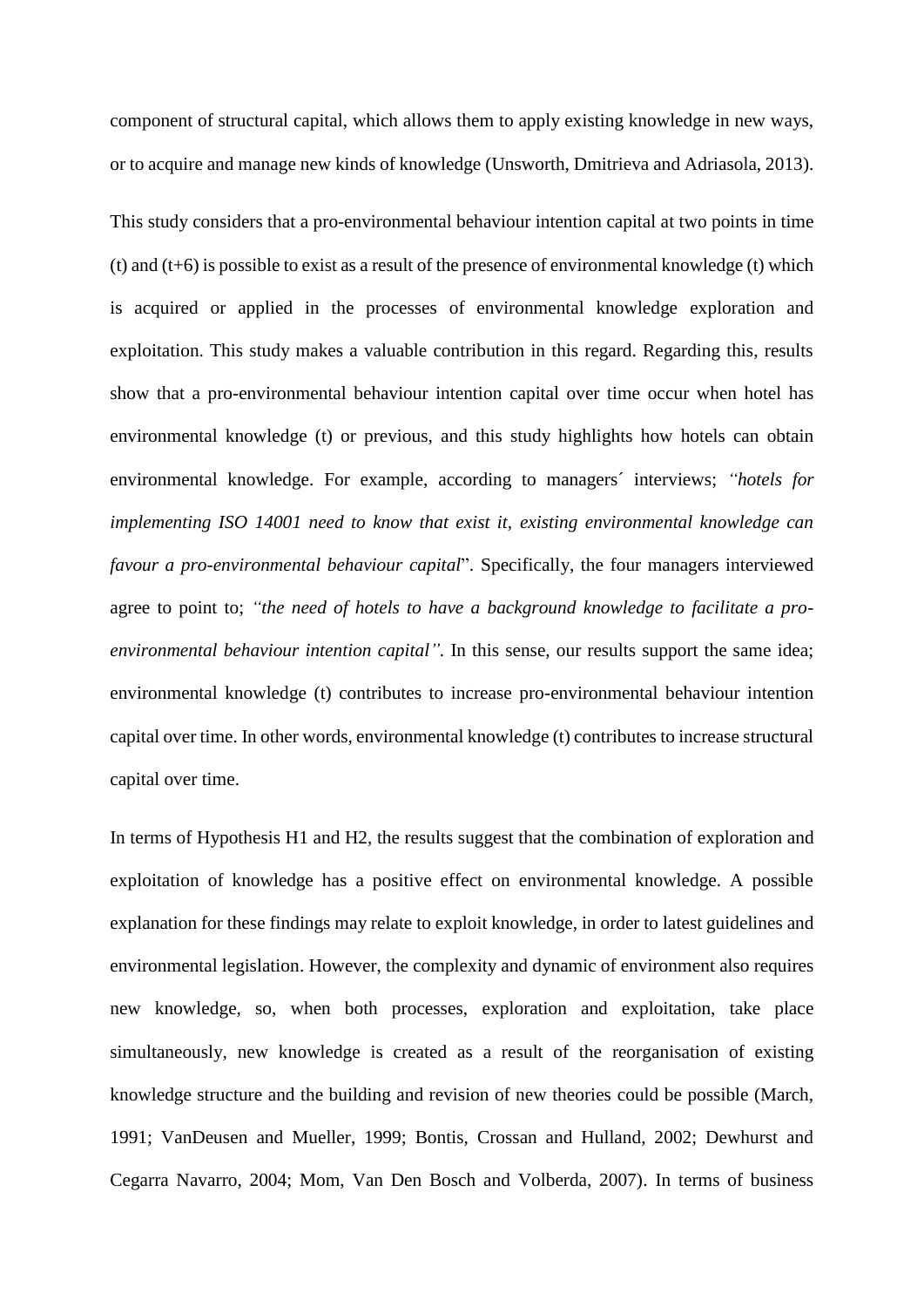organization an ambidextrous plan (Brix, 2019) is necessary to exploring the concerns of the stakeholder in relation to the environment (Li *et al.*, 2013). For instance, in words of the managers of interviews; *"the combination of exploration and exploitation of knowledge relate to environmental knowledge, in consequence, hotels can come up with solutions and initiatives related to environmental, besides, they can incorporate eco-innovation into their processes".* All of the participants considered structural capital as a key aspect in their efforts to care for natural resources, as in the majority of cases individuals are the drivers of pro-environmental practices (i.e. routines and processes) which drive hotels to have a more a pro-environmental behavioural intention.

With regard to Hypothesis H3, the results show that the more environmental knowledge (t), the major the presence of pro-environmental behaviour intention capital (t). This can be interpreted as that when stakeholders´ have environmental knowledge, environmental behaviour capital became more environmentally favourable (Steg and Vlek, 2009; Unsworth, Dmitrieva and Adriasola, 2013). On the other hand, environmental knowledge (t) and pro-environmental behaviour intention capital (t) can be self-reinforcing (i.e. when individuals look for information relevant to address environmental issues). At this respect, the managers of interviews consider that; *"people with greater environmental knowledge are more likely to behave responsibly in order to protect the environment".* However, Bartiaux, (2008) did not identify a significant correlation between knowledge of environmental issues and pro-environmental behaviour. A possible explanation of this different could be that households do not have the pression of stakeholders and their pro-environmental behaviour could be caused by other motivations not only existing environmental knowledge.

Regarding the Hypothesis H4, the results show that environmental knowledge (t) can contribute not only to increase a pro-environmental behaviour intention capital (t) in short-term but also over time. A possible explanation for this finding is that becoming aware of environmental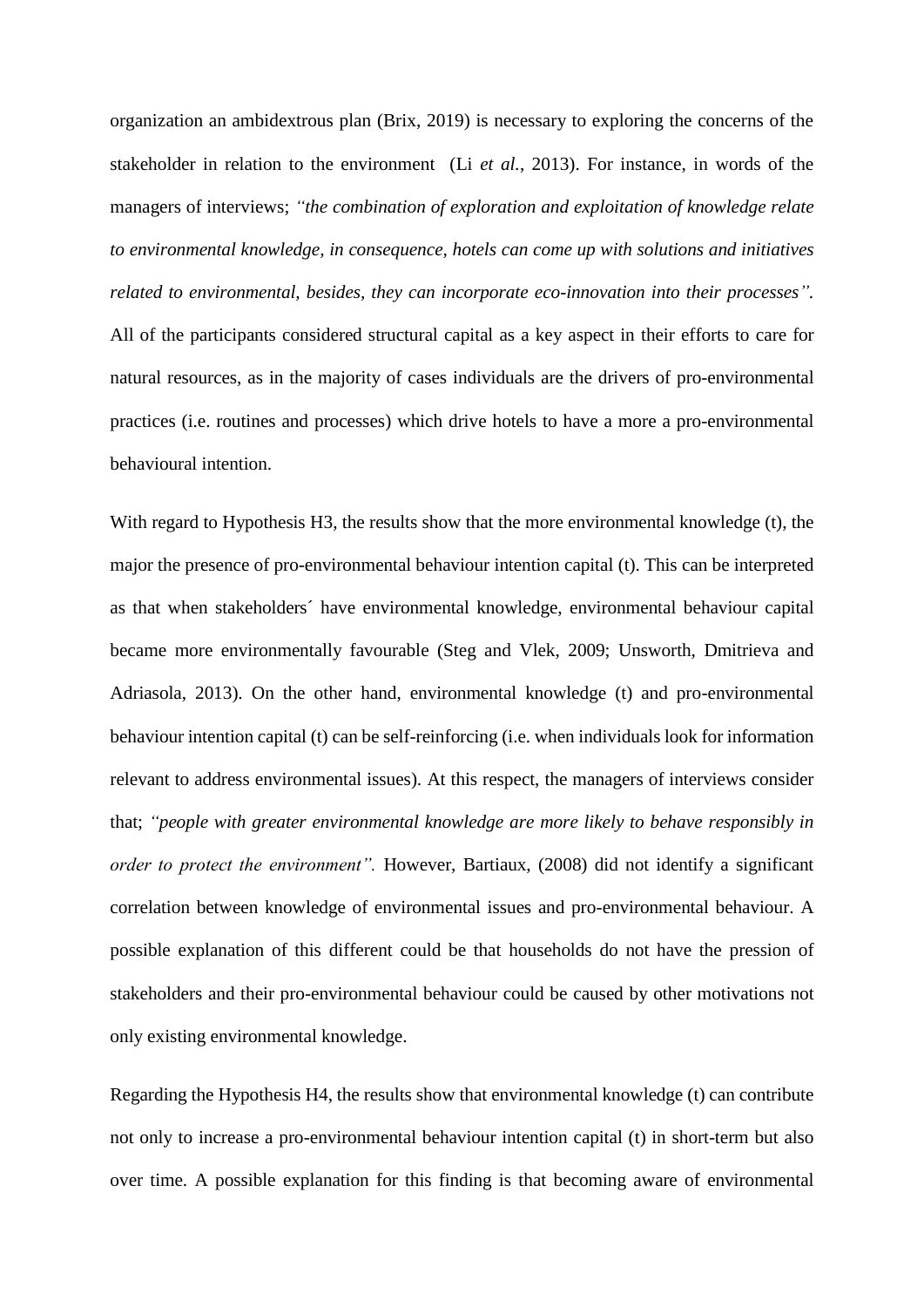problems is an important determinant of pro-environmental behaviour intention capital, in this sense, environmental knowledge (t) is necessary by problems awareness by companies but not only in short-term also affect to long-term (Bamberg and Möser, 2007). The managers of interviews remark that; *"environmental knowledge (t) and pro-environmental behaviour (t) reduce the mistake and people have a more pro-environmental behaviour intention capital in long-term".*

Related to H5, pro-environmental behaviour intention capital (t) has a positive effect on proenvironmental behaviour intention capital (t+6). This can justify because when people are more aware of the deterioration of the environment, people change their routines and introduce new or modified ones to take care of the environment or the ability to use environmental knowledge could aim to create new market opportunities (Bontis, Crossan and Hulland, 2002). To more environmental knowledge structures, they more conscious they will be about the environmental problem and behaviour will be more favourable to protect environment. The managers of the interviews highlight: *"pro-environmental behaviour intention capital (t) is relevant for motivating to pro-environmental behaviour intention capital (t+6)".*

#### *5.1. Managerial implications*

From a practical perspective, the findings of this research can improve the understanding and practice of managers in terms of exploration and exploitation of environmental knowledge.

It is important to consider that the use of our model in the hospitality industry may not only lead to pro-environmental behaviour capital for hotels but also for all stakeholders and that will benefit environmental sustainability. In other words, we have paved the way to future research in this area so that hotel managers are motivated and guided through implementation of environmentally-friendly strategies. Based on the results, the following suggestions are offered to help management enhance organizational behaviour more focus on environment by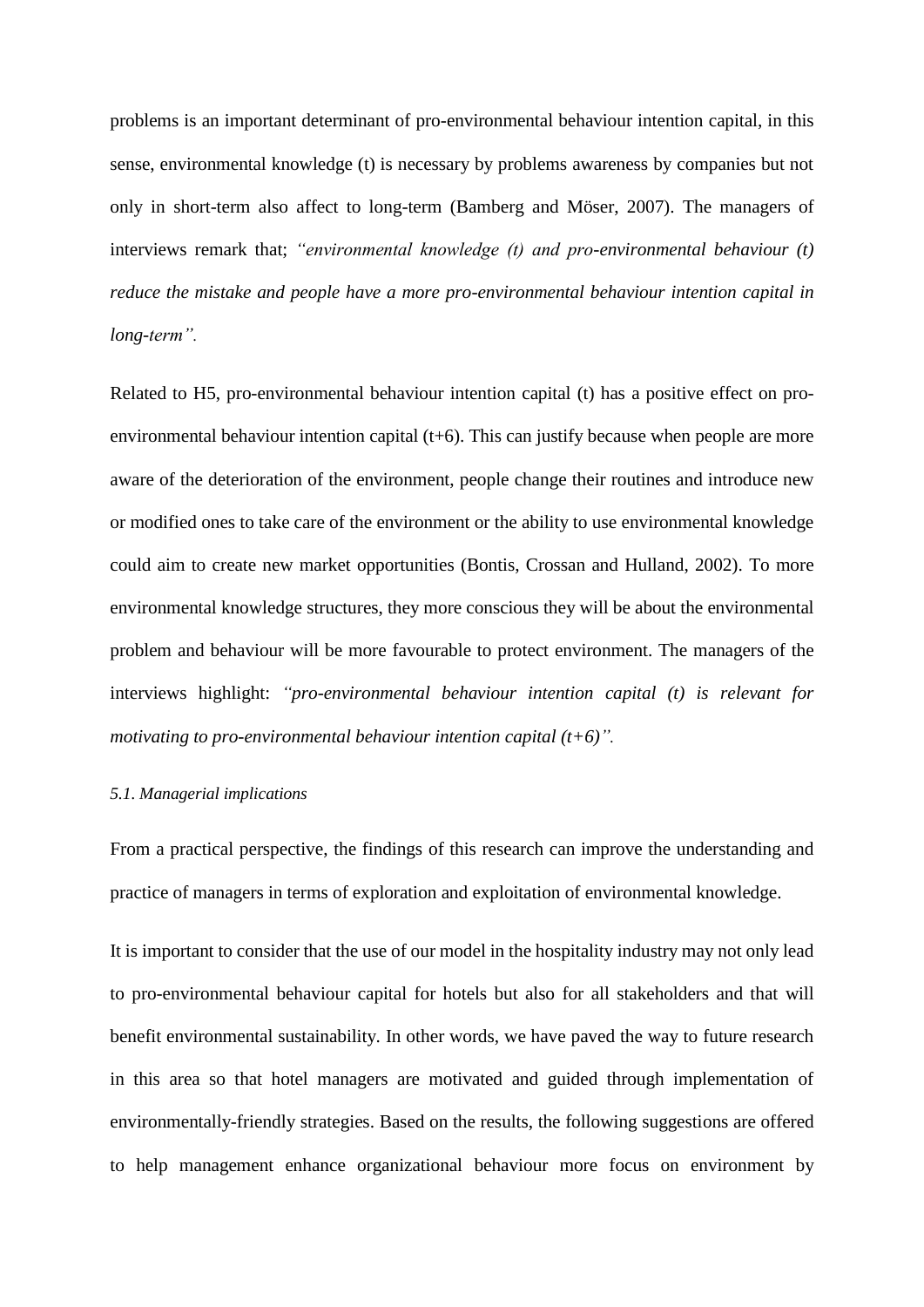establishing a successful environmental knowledge strategy. This research highlights that it seems more appropriate in the long-term for hotels to act strategically that they are forced to invest in more practices focus on improve "pro-environmental behaviour intention capital", besides, they are aware because stakeholders, specially, their customers demand it (Delgado-Ceballos *et al.*, 2012).

Other implications for practice include enabling hotel managers to analyse the cognitive proximity of the hotels and its stakeholders to estimate the success of current and potential environmental learning strategies such as eco-innovation or taking more risks towards innovation in this area to gain a competitive advantage (Kleysen and Street, 2001; Garcés-Ayerbe *et al.*, 2016).

Finally, implications from the intellectual capital perspective include our views of proenvironmental behavioural intention capital as a component of structural capital, which has the potential to contribute to environmental sustainability in the long-term, thus becoming an important contribution to the field of green intellectual capital.

#### **6. Conclusions**

This study aimed to analyse the role of knowledge exploitation and knowledge exploration as drivers of environmental knowledge and related processes within an organisation, as well as the potential effects on pro-environmental behavioural intention capital as a component of structural capital. The study of intention has aimed to inform the potential for organisations' efforts to create benefits to society on the basis that behavioural intention exerts a positive influence on actual and future organisational behaviour and structural capital.

This research finds a gap in the literature in three main areas; firstly, the concept "proenvironmental behaviour intention capital" has been referred to in different ways in the literature, this research considers the concept as an intangible asset and a component of structural capital.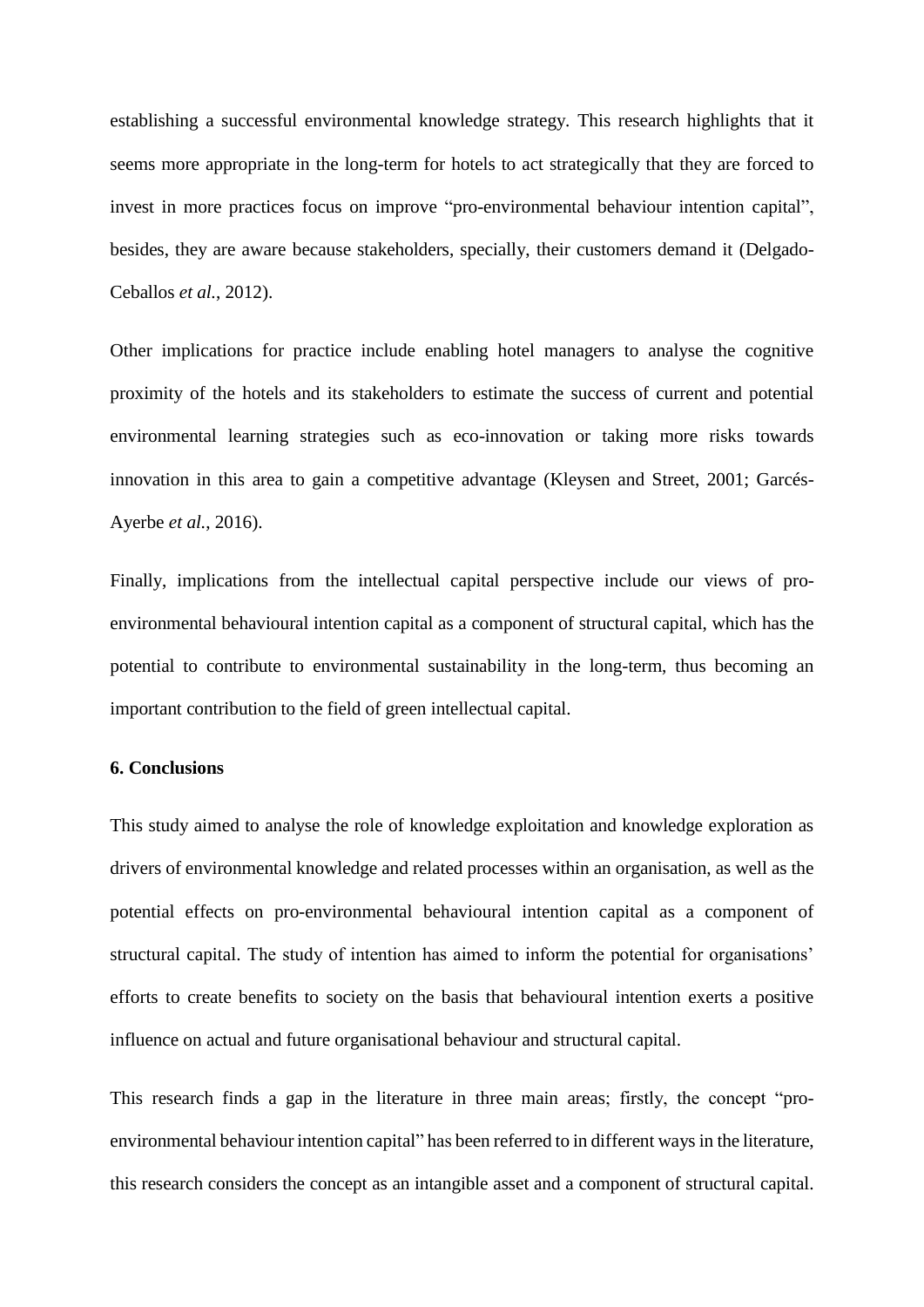Secondly, previous studies analysed the effect of actions on pro-environmental behaviour intention capital as input, and thirdly, research on the relationship between environmental knowledge, exploration and exploitation of environmental knowledge and pro-environmental behaviour intention capital is absent.

In addressing the above gap, this study collected 214 responses from the Spanish hotels in a longitudinal research, considering two point; 2008 (127) and 2014 (87). The data was allowed addressing the challenges of environmental learning (exploration and exploitation of environmental knowledge) and pro-environmental behaviour intention capital in the hospitality sector. In doing so, our research has highlighted some of the key factors that help create a competitive advantage through the incorporation of practices related of exploitation and exploration of environmental knowledge in hotels, contributing to knowledge in both theoretical and practical terms.

#### *6.1 Theoretical significance and contribution*

Nowadays, many managers, professionals, academics from different backgrounds, consultants and policymakers recognise the value and role of intangibles and IC at all levels within the economy (Dumay, 2013). This research makes a significant contribution to the academic's literature on the subjects of IC and environmental sustainability by addressing organisational learning –that is exploration and exploitation of environmental knowledge, as well as proenvironmental behaviour intention capital from a new perspective.

Building on the relationship between knowledge structures (exploration and exploitation of knowledge) and the intention of the workforce to use environmental knowledge, this longitudinal study contributes to the understanding of the factors driving the growth of the intellectual capital base in organisations. This may be the first study in the hospitality industry to establish such a link between exploration and exploitation of environmental knowledge with pro-environmental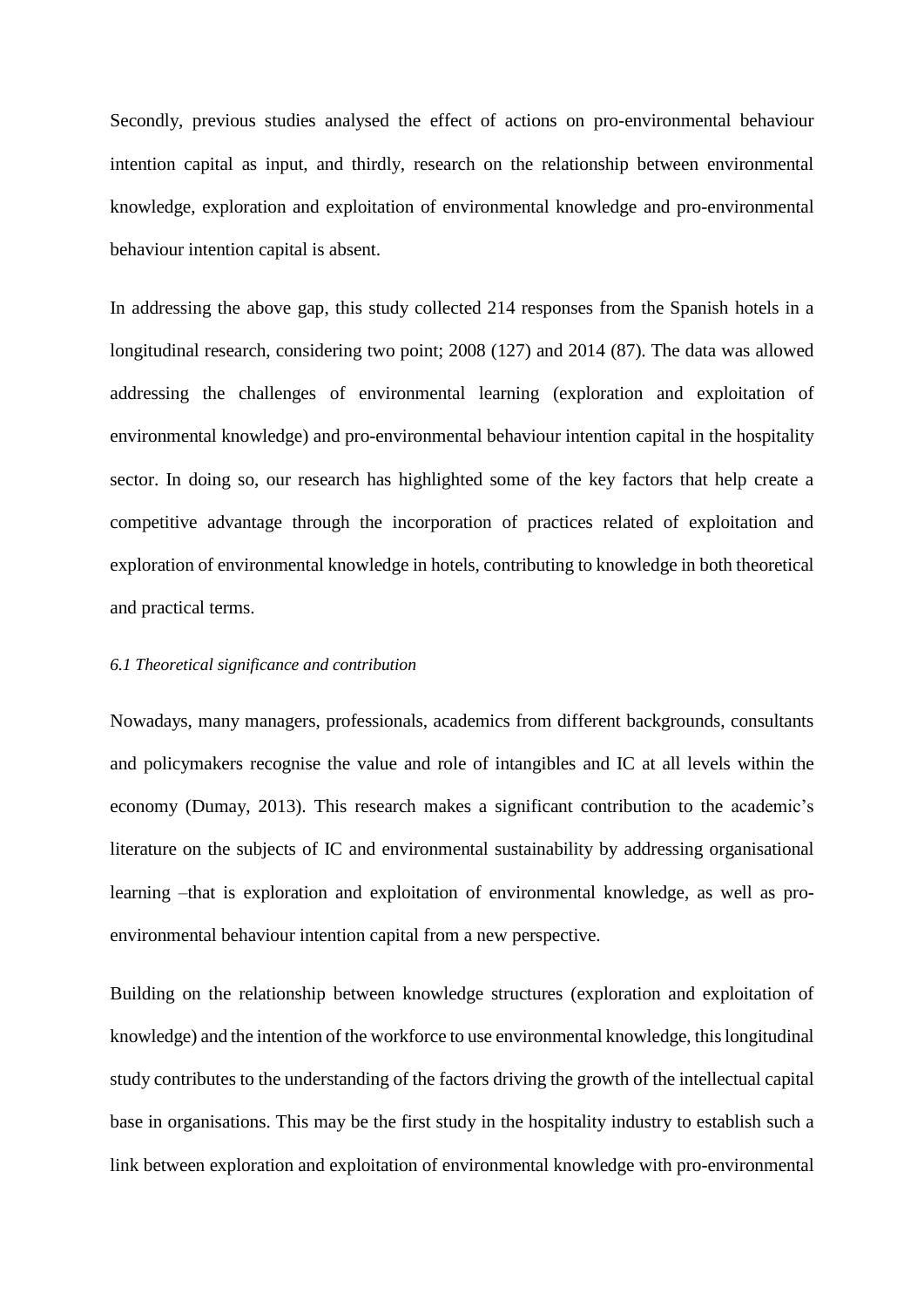behaviour intention capital over time. The results of the analysis provided strong support for the hypothesized relations. These findings provide a theoretical basis that can be used to analyse the structural relationships between exploration, exploitation, environmental knowledge and proenvironmental behaviour intention capital in other context (for example, other country or another sector).

Therefore, this research can be useful to examine the relations and measures of the constructs between each of the exploitation, exploration, environmental knowledge and pro-environmental behaviour intention capital separately.

In addition, this work contributes to the conceptual understanding of important facets of the concepts environmental knowledge and pro-environmental behaviour intention capital in the hospitality industry. This research may contribute to environmental knowledge and proenvironmental behaviour capital research in hotels in which is essential for the sustainability of the world.

On the other hand, we have found a direct relationship between environmental knowledge (time t), pro-environmental behaviour intention capital (time t) and pro-environmental behaviour intention capital (time t+6 years). Our study suggests that the environmental knowledge of hotels contributes positively to their pro-environmental behaviour intention capital over time. This relationship is significant not only in the long-term, but also in the short-term, which defines of the key contribution of this study and the intellectual capital field. This is also an important managerial implication as it informs hotel managers could consider it, for instance, with budgeting and planning their actions related to sustainability.

*6.2. Limitations and avenues for future research*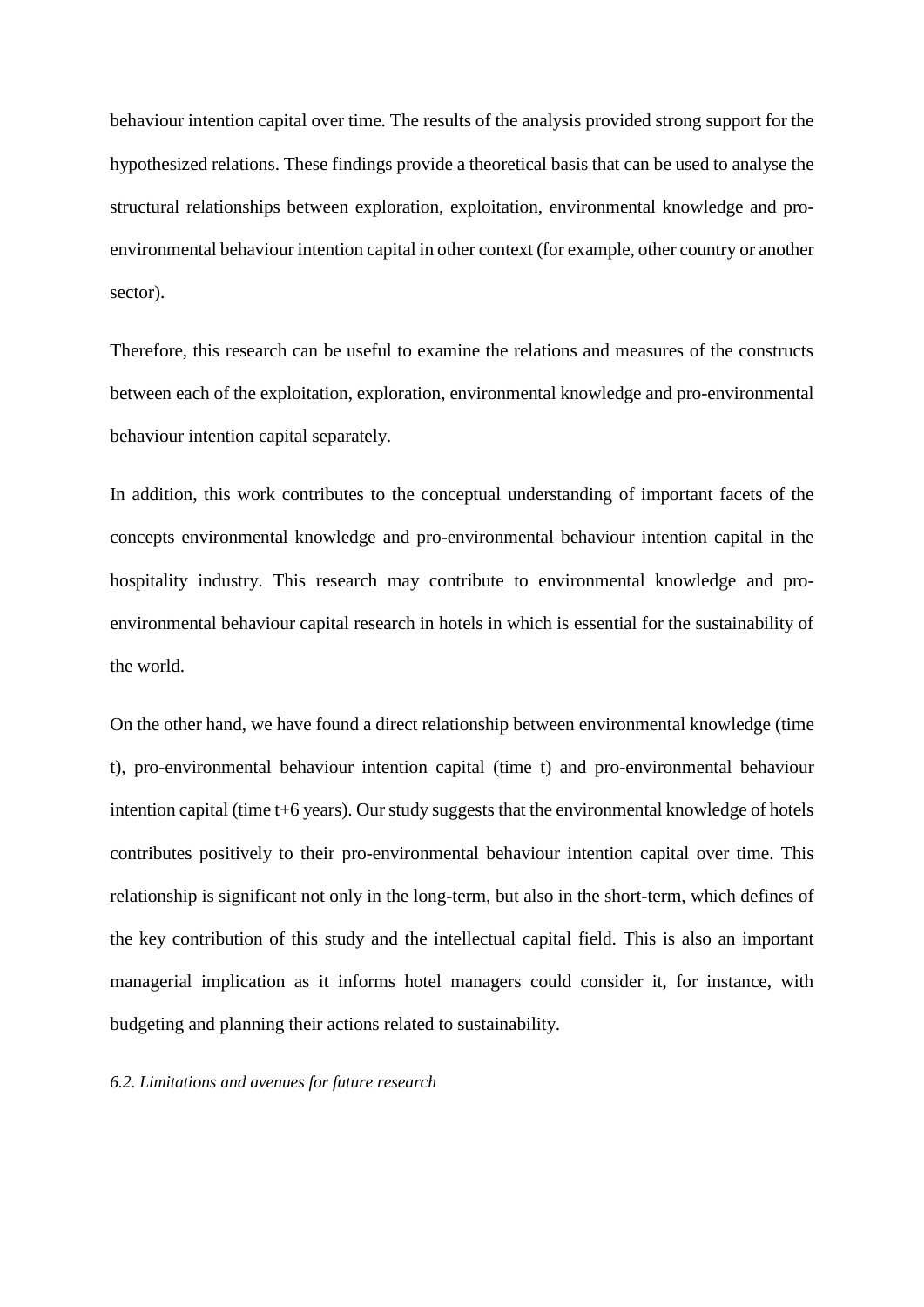This study has some limitations. First of all, it is focused solely on the hospitality sector. Although tourism is a relevant sector with direct effects on the environment, other industries and countries/regions could be considered in future studies.

Second, the survey was directed only to individuals holding management positions in the targeted hotels. Future studies could seek to learn not only from management but also from staff and from other stakeholders and compare, how the perception of environmental responsibility varies across the range of stakeholders.

Third, this study analysed a period of six years and this offer an interesting point over-time however, it could be interesting to analyse a more extensive period. A future line of work would be to collect new data over the next few years.

Finally, pro-environmental behaviour intention capital is measured without differentiating hotels and their aims. For instance, it would be interesting to differentiate between hotels that seek to be perceived as pro-environmental behaviour for the purpose of improving their reputation, those that work to increase their levels of customer loyalty or other motivations. This research analysed pro-environmental behaviour intention capital without considered for example, the reasons of classifications of environmental behaviour intention capital, this is because this research is focused on determining if there is a connection between exploration and exploitation of environmental knowledge and pro-environmental behaviour intention capital not the specific components of pro-environmental behaviour intention capital as a component of structural capital. On the other hand, this study focuses on structural capital, but the other two dimensions of intellectual capital not were considered in this work. However, these limitations are a new opportunity in future research.

Others future research could address such differences with a view to understand, for example, which kind of environmental behaviour actions are perceived as more or less significant within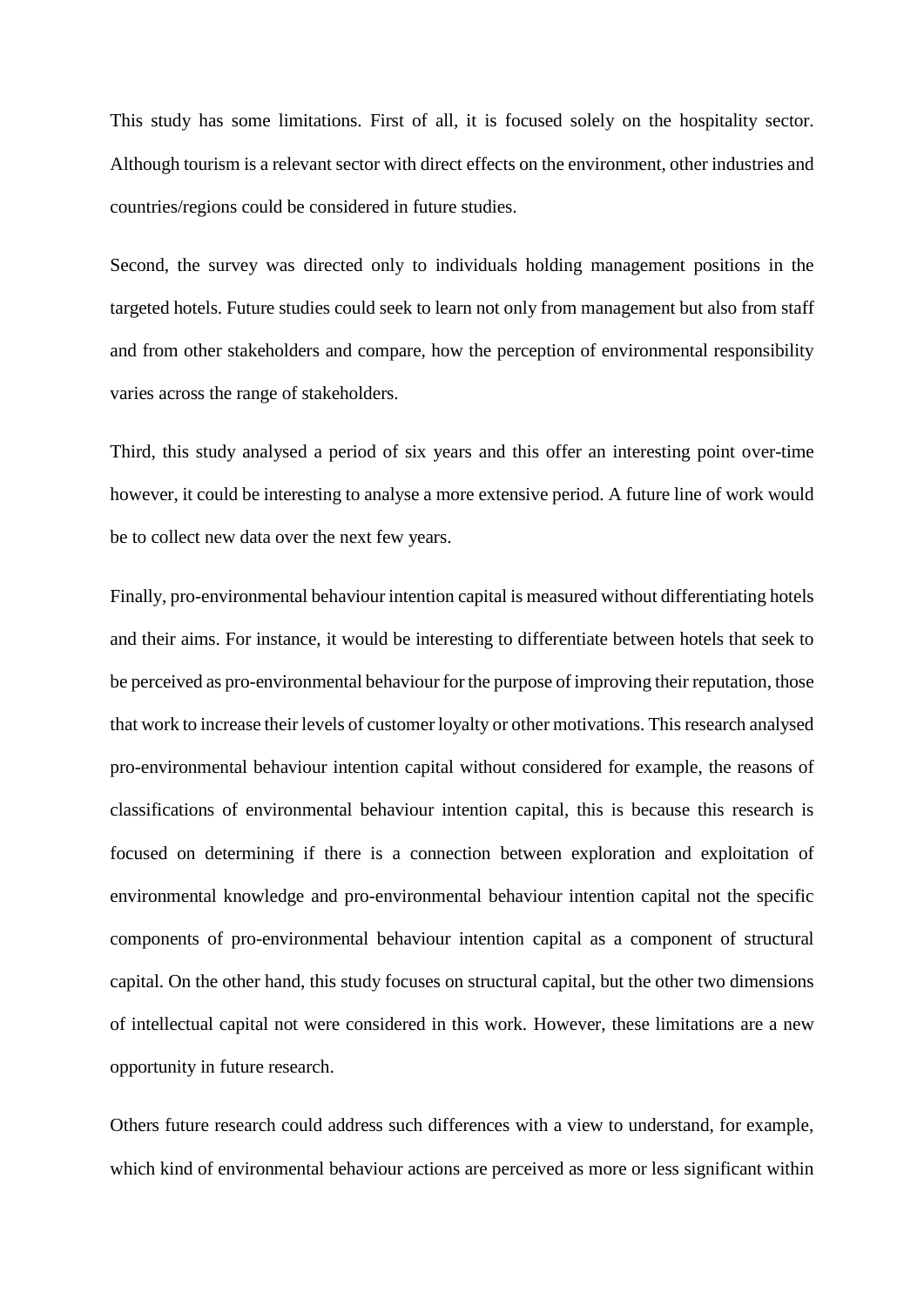a particular sector or context. In addition, it could be interesting in future research to include a gender perspective and consider identify the environmental barriers to achieve a proenvironmental behaviour capital in companies. Finally, individual case studies should be conducted to learn about individual environmental motivations to include pro-environmental behaviour intention capital in their business strategies, as well as, considering a future research that involve a more component of structural capital and its effects on environmental knowledge.

#### **7. Acknowledgements**

 $\leq$ Omitted for reasons of anonymity – to be added after review $>$ 

#### **References**

Ajzen, I. (1989) 'Attitude Structure and Behavior', in Pratkanis, A., Breckler, S., and Greenwaald, A. (eds) *Attitude Structure and Function*. Lawrence E. Hillsdale, pp. 241–274.

Andriof, J. *et al.* (2017) *Unfolding Stakeholder Thinking: Theory, Responsibility, and Engagement*. London: Routledge.

Bamberg, S. and Möser, G. (2007) 'Twenty years after Hines, Hungerford, and Tomera: A new meta-analysis of psycho-social determinants of pro-environmental behaviour', *Journal of Environmental Psychology*, 27(1), pp. 14–25. doi: https://doi.org/10.1016/j.jenvp.2006.12.002.

Birasnav, M., Rangnekar, S. and Dalpati, A. (2011) 'Transformational leadership and human capital benefits: the role of knowledge management', *Leadership & amp*; *Organization Development Journal*. Emerald Group Publishing Limited, 32(2), pp. 106–126. doi: 10.1108/01437731111112962.

Bontis, N., Crossan, M. M. and Hulland, J. (2002) 'Managing an organizational learning system by aligning stocks and flows', *Journal of Management Studies*, 39(4), pp. 437–469. doi: 10.1111/1467-6486.t01-1-00299.

Brix, J. (2019) 'Ambidexterity and organizational learning: revisiting and reconnecting the literatures', *The Learning Organization*. Emerald Publishing Limited, 26(4), pp. 337–351. doi: 10.1108/TLO-02-2019-0034.

Bueno, E., Salmador, M. P. and Rodríguez, Ó. (2004) 'The role of social capital in today's economy: Empirical evidence and proposal of a new model of intellectual capital', *Journal of Intellectual Capital*. Emerald Group Publishing Limited, 5(4), pp. 556–574. doi: 10.1108/14691930410567013.

Burritt, R. L., Hahn, T. and Schaltegger, St. (2002) 'Towards a Comprehensive Framework for Environmental Management Accounting — Links Between Business Actors and Environmental Management Accounting Tools', *Australian Accounting Review*, 12(27), pp.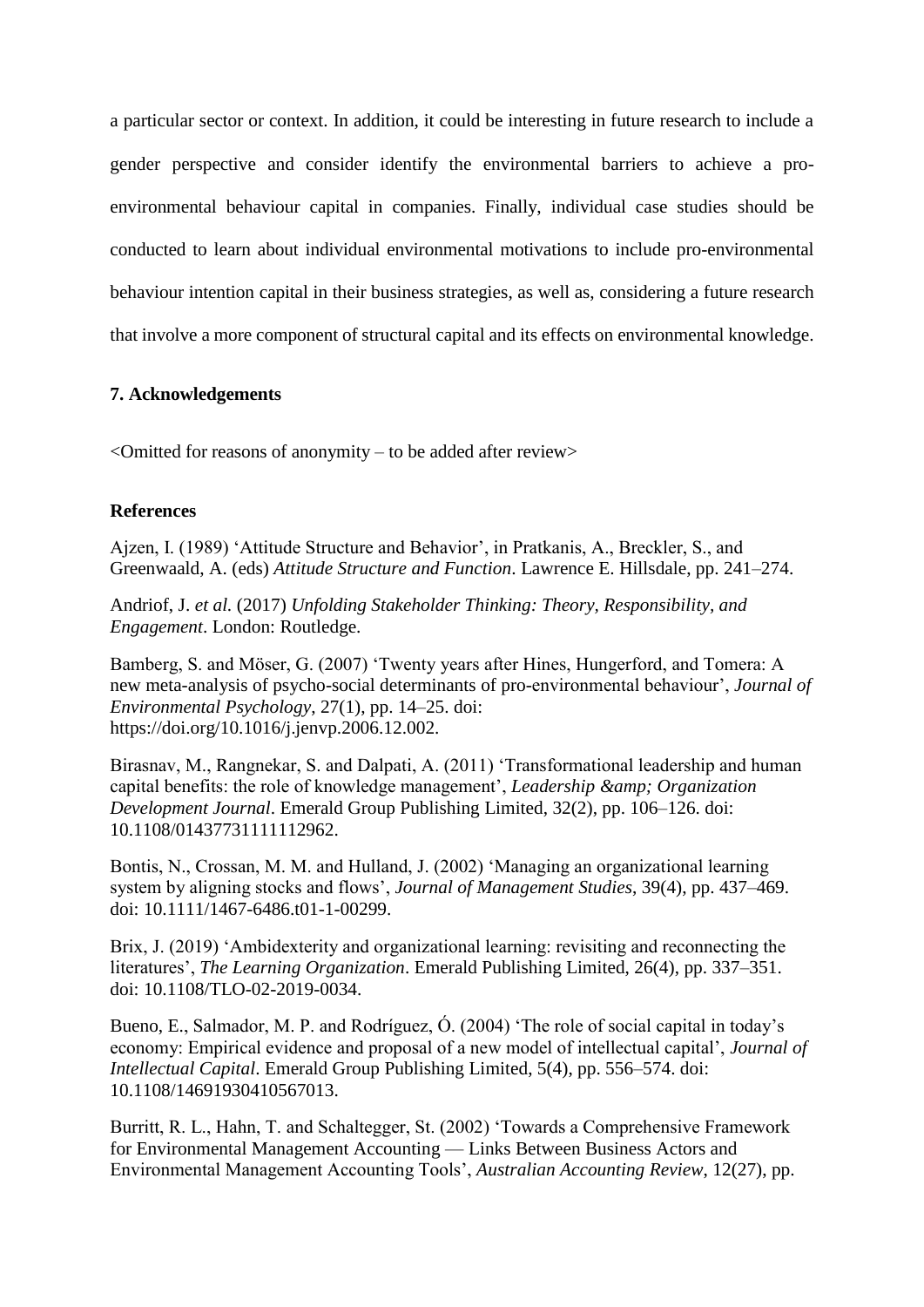39–50. doi: 10.1111/j.1835-2561.2002.tb00202.x.

Carson, E. *et al.* (2004) 'Intellectual capital: Mapping employee and work group attributes', *Journal of Intellectual Capital*. Emerald Group Publishing Limited, 5(3), pp. 443–463. doi: 10.1108/14691930410550390.

Cegarra-Navarro, J.-G. *et al.* (2020) 'Linking organisational commitment with continuous learning though peripheral vision and procedural memory', *European Management Journal*. doi: https://doi.org/10.1016/j.emj.2020.05.003.

Cegarra-Navarro, J. G., Cordoba-Pachon, J.-R. and de Bobadilla, G. W. F. (2009) 'Creating environmental knowledge through "green communities" in the Spanish pharmaceutical industry', *Service Industries Journal*, 29(12). doi: 10.1080/02642060902798663.

Chan, E. S. W. *et al.* (2014) 'What drives employees' intentions to implement green practices in hotels? The role of knowledge, awareness, concern and ecological behaviour', *International Journal of Hospitality Management*, 40, pp. 20–28. doi: https://doi.org/10.1016/j.ijhm.2014.03.001.

Chen, S.-S., Chuang, Y.-W. and Chen, P.-Y. (2012) 'Behavioral intention formation in knowledge sharing: Examining the roles of KMS quality, KMS self-efficacy, and organizational climate', *Knowledge-Based Systems*, 31, pp. 106–118. doi: https://doi.org/10.1016/j.knosys.2012.02.001.

Chen, Y.-S. (2008) 'The Positive Effect of Green Intellectual Capital on Competitive Advantages of Firms', *Journal of Business Ethics*, 77(3), pp. 271–286. doi: 10.1007/s10551- 006-9349-1.

Cheng, T.-M. and Wu, H. C. (2015) 'How do environmental knowledge, environmental sensitivity, and place attachment affect environmentally responsible behavior? An integrated approach for sustainable island tourism', *Journal of Sustainable Tourism*, 23(4), pp. 557–576. doi: 10.1080/09669582.2014.965177.

Chiva, R. and Alegre, J. (2005) 'Organizational learning and organizational knowledge towards the integration of two approaches', *Management Learning*, 36(1), pp. 49–68. doi: 10.1177/1350507605049906.

Churchill, G. A. (1979) 'A Paradigm for Developing Better Measures of Marketing Constructs', *Journal of Marketing Research*. American Marketing Association, 16(1), pp. 64– 73.

Collis, D. J. and Montgomery, C. A. (1995) *Competing on resources: strategy in the 1990s*. Harvard Business Review.

Conner, M. and Armitage, C. J. (1998) 'Extending the Theory of Planned Behavior: A Review and Avenues for Further Research', *Journal of Applied Social Psychology*, 28(15), pp. 1429–1464. doi: 10.1111/j.1559-1816.1998.tb01685.x.

Davies, B. (2003) 'The role of quantitative and qualitative research in industrial studies of tourism', *International Journal of Tourism Research*, 5(2), pp. 97–111. doi: 10.1002/jtr.425.

Delgado-Ceballos, J. *et al.* (2012) 'The Effect of Internal Barriers on the Connection Between Stakeholder Integration and Proactive Environmental Strategies', *Journal of Business Ethics*, 107(3), pp. 281–293. doi: 10.1007/s10551-011-1039-y.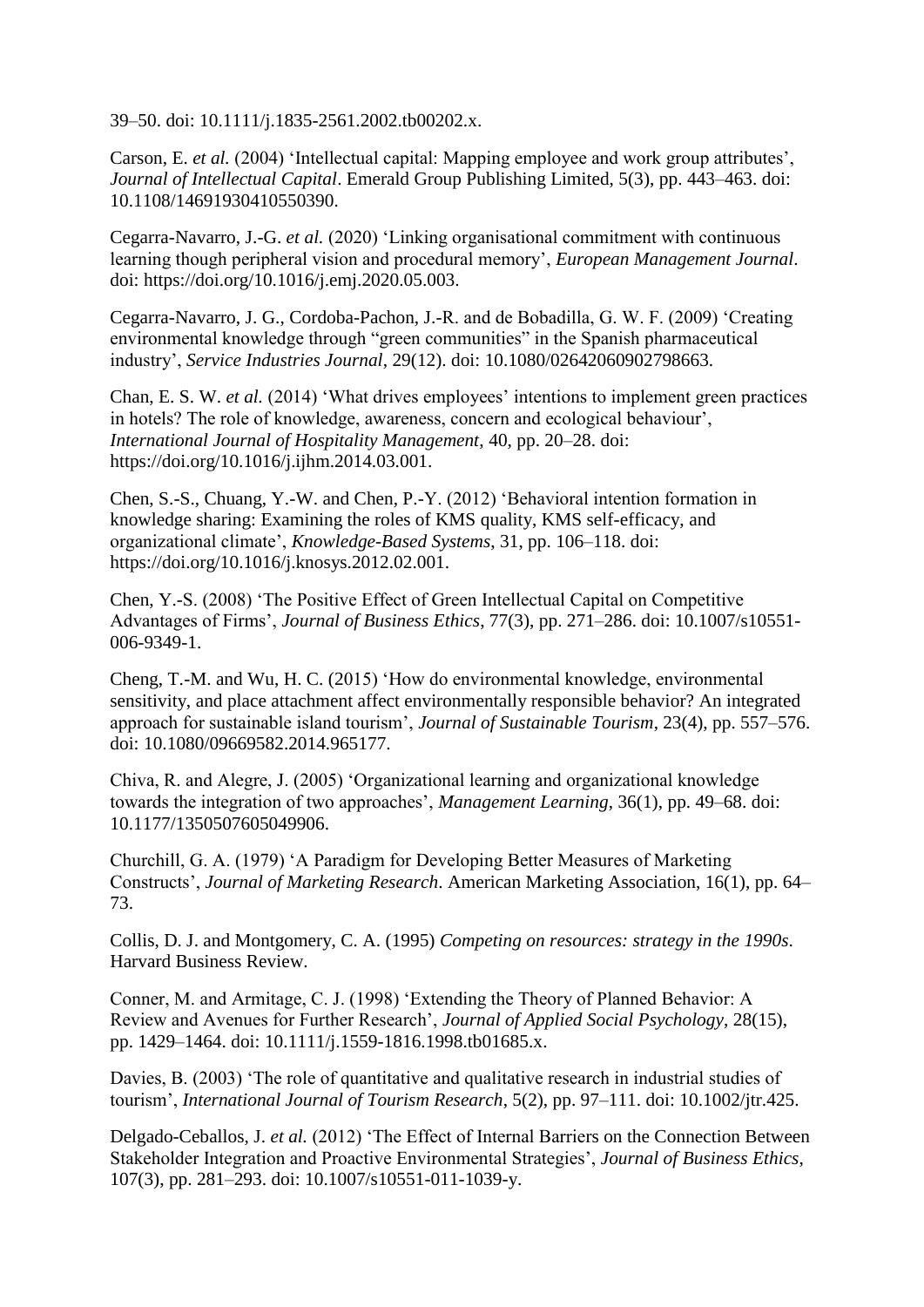Dewhurst, F. W. and Cegarra Navarro, J. G. (2004) 'External communities of practice and relational capital', *The Learning Organization*, 11, pp. 322–331. doi: 10.1108/09696470410538224.

Dumay, J. (2013) 'The third stage of IC: towards a new IC future and beyond', *Journal of Intellectual Capital*. Edited by J. Dumay. Emerald Group Publishing Limited, 14(1), pp. 5–9. doi: 10.1108/14691931311288986.

Duodu, B. and Rowlinson, S. (2019) 'Intellectual capital for exploratory and exploitative innovation: Exploring linear and quadratic effects in construction contractor firms', *Journal of Intellectual Capital*. Emerald Publishing Limited, 20(3), pp. 382–405. doi: 10.1108/JIC-08- 2018-0144.

Easterby-Smith, M. and Prieto, I. M. (2008) 'Dynamic capabilities and knowledge management: An integrative role for learning?', *British Journal of Management*, 19(3), pp. 235–249. doi: 10.1111/j.1467-8551.2007.00543.x.

Fletcher, A. *et al.* (2003) 'Mapping stakeholder perceptions for a third sector organization', *Journal of Intellectual Capital*. MCB UP Ltd, 4(4), pp. 505–527. doi: 10.1108/14691930310504536.

Fraj, E., Matute, J. and Melero, I. (2015) 'Environmental strategies and organizational competitiveness in the hotel industry: The role of learning and innovation as determinants of environmental success', *Tourism Management*, 46, pp. 30–42. doi: 10.1016/j.tourman.2014.05.009.

Fryxell, G. E. and Lo, C. W. H. (2003) 'The influence of environmental knowledge and values on managerial behavior in China: a comparison of managers in Guangzhou and Beijing', *Journal of Business Ethics*, (46), pp. 45–69.

Garay, L., Font, X. and Pereira-Moliner, J. (2017) 'Understanding sustainability behaviour : The relationship between information acquisition , proactivity and performance', *Tourism Management*. Elsevier Ltd, 60, pp. 418–429. doi: 10.1016/j.tourman.2016.12.017.

Garcés-Ayerbe, C. *et al.* (2016) 'Proactive environmental strategy development: from laggard to eco-innovative firms', *Journal of Organizational Change Management*. Edited by S. Sabina. Emerald Group Publishing Limited, 29(7), pp. 1118–1134. doi: 10.1108/JOCM-05- 2016-0081.

Gezon, L. L. (2014) 'Who wins and who loses? Unpacking the "local people" concept in ecotourism: a longitudinal study of community equity in Ankarana, Madagascar', *Journal of Sustainable Tourism*. Routledge, 22(5), pp. 821–838. doi: 10.1080/09669582.2013.847942.

Gourlay, S. (2004) 'On Organizational Learning and Knowledge Management', *British Journal of Management*, 15, pp. 96–99.

Green, A. and Ryan Julie, J. C. H. (2005) 'A framework of intangible valuation areas (FIVA): Aligning business strategy and intangible assets', *Journal of Intellectual Capital*. Emerald Group Publishing Limited, 6(1), pp. 43–52. doi: 10.1108/14691930510574654.

Guthrie, J. *et al.* (2004) 'Using content analysis as a research method to inquire into intellectual capital reporting', *Journal of Intellectual Capital*. Emerald Group Publishing Limited, 5(2), pp. 282–293. doi: 10.1108/14691930410533704.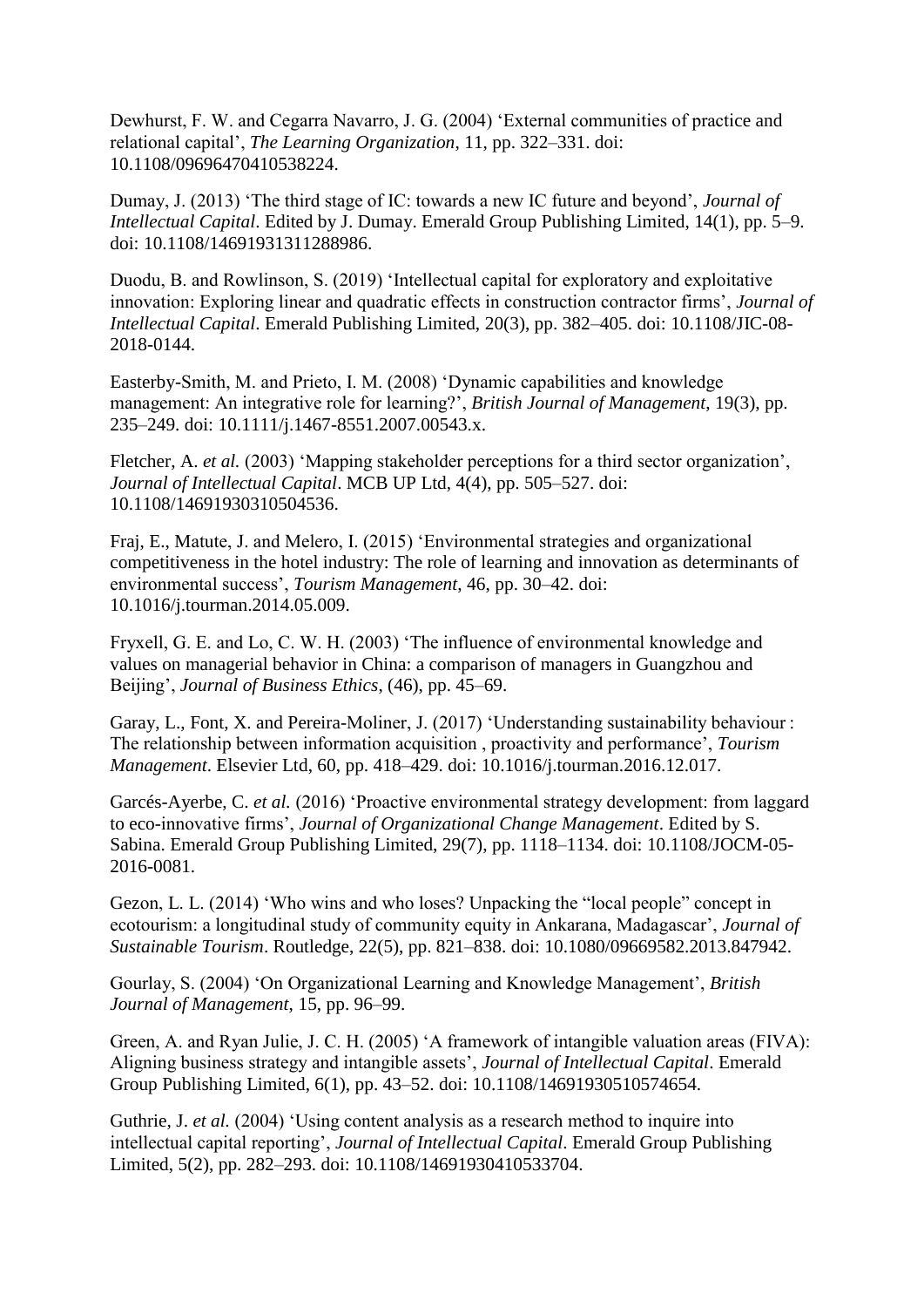Hair, J. F. *et al.* (2017) 'Mirror, mirror on the wall: a comparative evaluation of compositebased structural equation modeling methods', *Journal of the Academy of Marketing Science*, 45(5), pp. 616–632. doi: 10.1007/s11747-017-0517-x.

Han, H. and Yoon, H. J. (2015) 'Hotel customers' environmentally responsible behavioral intention: Impact of key constructs on decision in green consumerism', *International Journal of Hospitality Management*. Elsevier Ltd, 45, pp. 22–33. doi: 10.1016/j.ijhm.2014.11.004.

Hargreaves, T. (2011) 'Practice-ing behaviour change: Applying social practice theory to proenvironmental behaviour change', *Journal of Consumer Culture*, 11(1), pp. 79–99. doi: 10.1177/1469540510390500.

Harrison, S. and Sullivan, H. P. (2000) 'Profiting from intellectual capital: Learning from leading companies', *Journal of Intellectual Capital*. MCB UP Ltd, 1(1), pp. 33–46. doi: 10.1108/14691930010324124.

Hartono, R. and Sheng, M. L. (2016) 'Knowledge sharing and firm performance: the role of social networking site and innovation capability', *Technology Analysis and Strategic Management*. doi: 10.1080/09537325.2015.1095289.

Hayes, A. F. and Scharkow, M. (2013) 'The relative trustworthiness of inferential tests of the indirect effect in statistical mediation analysis: does method really matter?', *Psychological Science*, 24(10), pp. 1918–1927. doi: 10.1177/0956797613480187.

Henseler, J. *et al.* (2014) 'Common Beliefs and Reality About PLS', *Organizational Research Methods*, 17(2), pp. 182–209. doi: 10.1177/1094428114526928.

Henseler, J. (2017) 'Bridging Design and Behavioral Research With Variance-Based Structural Equation Modeling', *Journal of Advertising*, 46(1), pp. 178–192. doi: 10.1080/00913367.2017.1281780.

Henseler, J., Hubona, G. and Ray, P. A. (2016) 'Using PLS path modeling in new technology research: updated guidelines', *Industrial Management & Data Systems*, 116(1), pp. 2–20. doi: 10.1108/IMDS-09-2015-0382.

Henseler, J., Ringle, C. M. and Sarstedt, M. (2015) 'A new criterion for assessing discriminant validity in variance-based structural equation modeling', *Journal of the Academy of Marketing Science*, 43(1), pp. 115–135. doi: 10.1007/s11747-014-0403-8.

Hillman, A. M. Y. J. and Keim, G. D. (2001) 'Shareholder value , stakeholder management , and social issues : what ' s the bottom line ?', *Strategic Management Journal*, 22(2), pp. 125– 139.

Horng, J. S. *et al.* (2017) 'From innovation to sustainability: Sustainability innovations of eco-friendly hotels in Taiwan', *International Journal of Hospitality Management*. Elsevier Ltd, 63, pp. 44–52. doi: 10.1016/j.ijhm.2017.02.005.

Hsiao, T.-Y., Chuang, C.-M. and Huang, L. (2018) 'The contents, determinants, and strategic procedure for implementing suitable green activities in star hotels', *International Journal of Hospitality Management*. Elsevier, 69(August 2017), pp. 1–13. doi: 10.1016/j.ijhm.2017.10.005.

Hwang, Y., Lin, H. and Shin, D. (2018) 'Knowledge system commitment and knowledge sharing intention: The role of personal information management motivation', *International*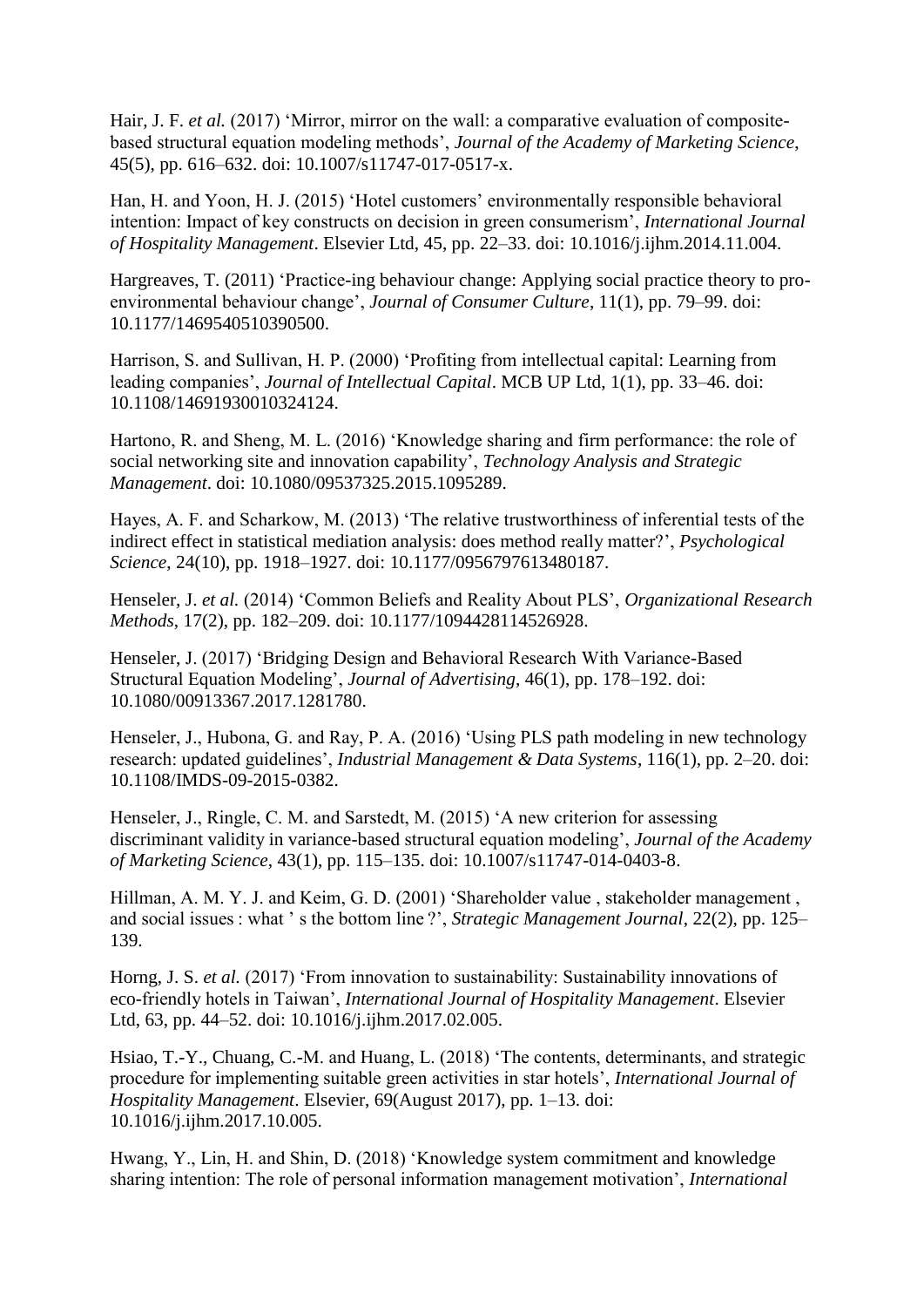*Journal of Information Management*, 39, pp. 220–227. doi: https://doi.org/10.1016/j.ijinfomgt.2017.12.009.

Imran, S., Alam, K. and Beaumont, N. (2014) 'Environmental orientations and environmental behaviour: Perceptions of protected area tourism stakeholders', *Tourism Management*. Elsevier Ltd, 40, pp. 290–299. doi: 10.1016/j.tourman.2013.07.003.

Islam, M. and Managi, S. (2019) 'Green growth and pro-environmental behavior: Sustainable resource management using natural capital accounting in India', *Resources, Conservation and Recycling*. Elsevier, 145, pp. 126–138. doi: 10.1016/j.resconrec.2019.02.027.

Jensen, B. B. (2002) 'Knowledge, Action and Pro-environmental Behaviour', *Environmental Education Research*. Routledge, 8(3), pp. 325–334. doi: 10.1080/13504620220145474.

Khoo-Lattimore, C., Mura, P. and Yung, R. (2019) 'The time has come: a systematic literature review of mixed methods research in tourism', *Current Issues in Tourism*. Routledge, 22(13), pp. 1531–1550. doi: 10.1080/13683500.2017.1406900.

Kim, M.-S. and Stepchenkova, S. (2019) 'Altruistic values and environmental knowledge as triggers of pro-environmental behavior among tourists', *Current Issues in Tourism*. Routledge, pp. 1–6. doi: 10.1080/13683500.2019.1628188.

Kim, T. and Rhee, M. (2009) 'Exploration and exploitation: internal variety and environmental dynamism', *Strategic Organization*, 7(1), pp. 11–41. doi: 10.1177/1476127008100125.

Kleysen, R. and Street, C. (2001) 'Toward a multi-dimensional measure of individual innovative behavior', *Journal of Intellectual Capital*. MCB UP Ltd, 2(3), pp. 284–296. doi: 10.1108/EUM0000000005660.

Kollmuss, A. and Agyeman, J. (2002) 'Mind the Gap: Why do people act environmentally and what are the barriers to pro-environmental behavior?', *Environmental Education Research*. Taylor & Francis Group, 8(3), pp. 239–260. doi: 10.1080/13504620220145401.

Lauren, N. *et al.* (2019) 'Promoting Spillover: How Past Behaviors Increase Environmental Intentions by Cueing Self-Perceptions', *Environment and Behavior*, 51(3), pp. 235–258. doi: 10.1177/0013916517740408.

Leonidou, L. C. *et al.* (2015) 'Dynamic capabilities driving an eco-based advantage and performance in global hotel chains: The moderating effect of international strategy', *Tourism Management*, 50, pp. 268–280. doi: https://doi.org/10.1016/j.tourman.2015.03.005.

Li, Y. *et al.* (2013) 'Ambidextrous organizational learning, environmental munificence and new product performance: Moderating effect of managerial ties in China', *International Journal of Production Economics*. Elsevier, 146(1), pp. 95–105. doi: 10.1016/j.ijpe.2012.11.008.

Lin, C. Y. Y. and Edvinsson, L. (2020) 'Reflections on JIC's twenty-year history and suggestions for future IC research', *Journal of Intellectual Capital*. doi: 10.1108/JIC-03- 2020-0082.

Lin, H.-F. (2006) 'Impact of organizational support on organizational intention to facilitate knowledge sharing', *Knowledge Management Research & Practice*. Taylor & Francis, 4(1), pp. 26–35. doi: 10.1057/palgrave.kmrp.8500083.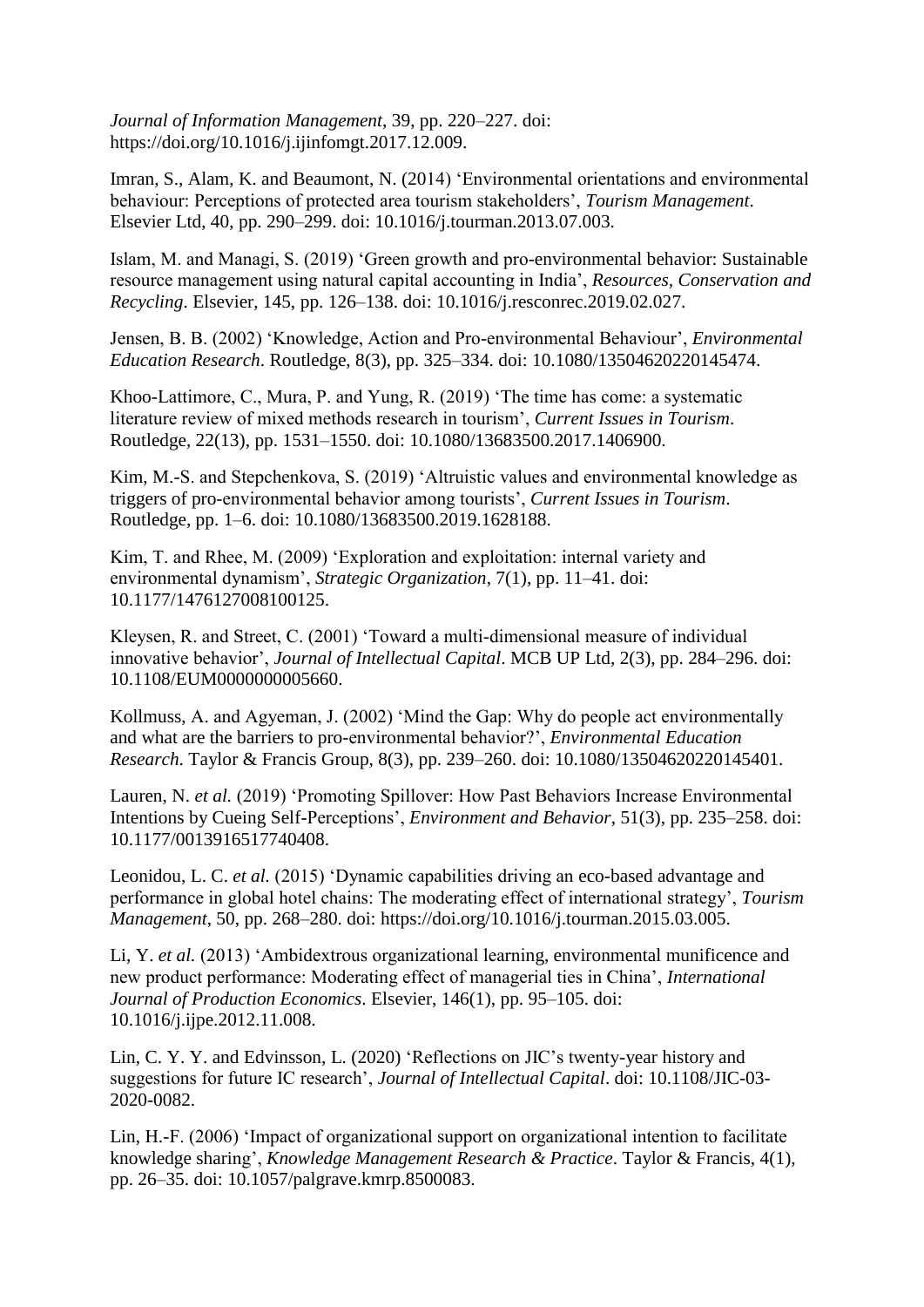Lin, H.-F. (2007) 'Effects of extrinsic and intrinsic motivation on employee knowledge sharing intentions', *Journal of Information Science*, 33(2), pp. 135–149. doi: 10.1177/0165551506068174.

Lyles, M. A. and Schwenk, C. R. (1992) 'Top management, strategy and organizational knowledge structures', *Journal of Management Studies*. John Wiley & Sons, Ltd, 29(2), pp. 155–174. doi: 10.1111/j.1467-6486.1992.tb00658.x.

Mair, J. and Laing, J. H. (2013) 'Encouraging pro-environmental behaviour: the role of sustainability-focused events', *Journal of Sustainable Tourism*. Routledge, 21(8), pp. 1113– 1128. doi: 10.1080/09669582.2012.756494.

March, J. G. (1991) 'Exploration and Exploitation in Organizational Learning', *Organization Science*, 2(1), pp. 71–87. doi: 10.1287/orsc.2.1.71.

de Marchi, V. and Grandinetti, R. (2013) 'Knowledge strategies for environmental innovations: The case of Italian manufacturing firms', *Journal of Knowledge Management*, 17(4), pp. 569–582. doi: 10.1108/JKM-03-2013-0121.

Martelo-Landroguez, S. and Cegarra-Navarro, J.-G. (2014) 'Linking knowledge corridors to customer value through knowledge processes', *Journal of Knowledge Management*, 18(2), pp. 342–365. doi: 10.1108/JKM-07-2013-0284.

Martinez-Martinez, A. *et al.* (2019) 'Knowledge agents as drivers of environmental sustainability and business performance in the hospitality sector', *Tourism Management*, 70, pp. 381–389. doi: 10.1016/j.tourman.2018.08.030.

Martínez-Martínez, A. *et al.* (2019) 'Environmental knowledge strategy: driving success of the hospitality industry', *Management Research Review*, 42(6), pp. 662–680. doi: 10.1108/MRR-02-2018-0091.

Martínez-Martínez, A., Cegarra-Navarro, J. G. and García-Pérez, A. (2015) 'Environmental knowledge management: A long-term enabler of tourism development', *Tourism Management*, 50, pp. 281–291. doi: 10.1016/j.tourman.2015.03.006.

Massaro, M. *et al.* (2018) 'Practitioners' views on intellectual capital and sustainability: From a performance-based to a worth-based perspective', *Journal of Intellectual Capital*. Emerald Publishing Limited, 19(2), pp. 367–386. doi: 10.1108/JIC-02-2017-0033.

Matos, F. and Vairinhos, V. (2017) 'Intellectual Capital Management as a Driver of Competitiveness and Sustainability', *Journal of Intellectual Capital*. Emerald Publishing Limited, 18(3), pp. 466–469. doi: 10.1108/JIC-04-2017-0060.

Mihalache, M. and Mihalache, O. R. (2016) 'Organizational ambidexterity and sustained performance in the tourism industry', *Annals of Tourism Research*, 56, pp. 142–144. doi: http://dx.doi.org/10.1016/j.annals.2015.10.011.

Miller, D., Merrilees, B. and Coghlan, A. (2015) 'Sustainable urban tourism: understanding and developing visitor pro-environmental behaviours', *Journal of Sustainable Tourism*. Routledge, 23(1), pp. 26–46. doi: 10.1080/09669582.2014.912219.

Mom, T. J. M., Van Den Bosch, F. A. J. and Volberda, H. W. (2007) 'Investigating managers' exploration and exploitation activities: The influence of top-down, bottom-up, and horizontal knowledge inflows', *Journal of Management Studies*, 44(6), pp. 910–931. doi: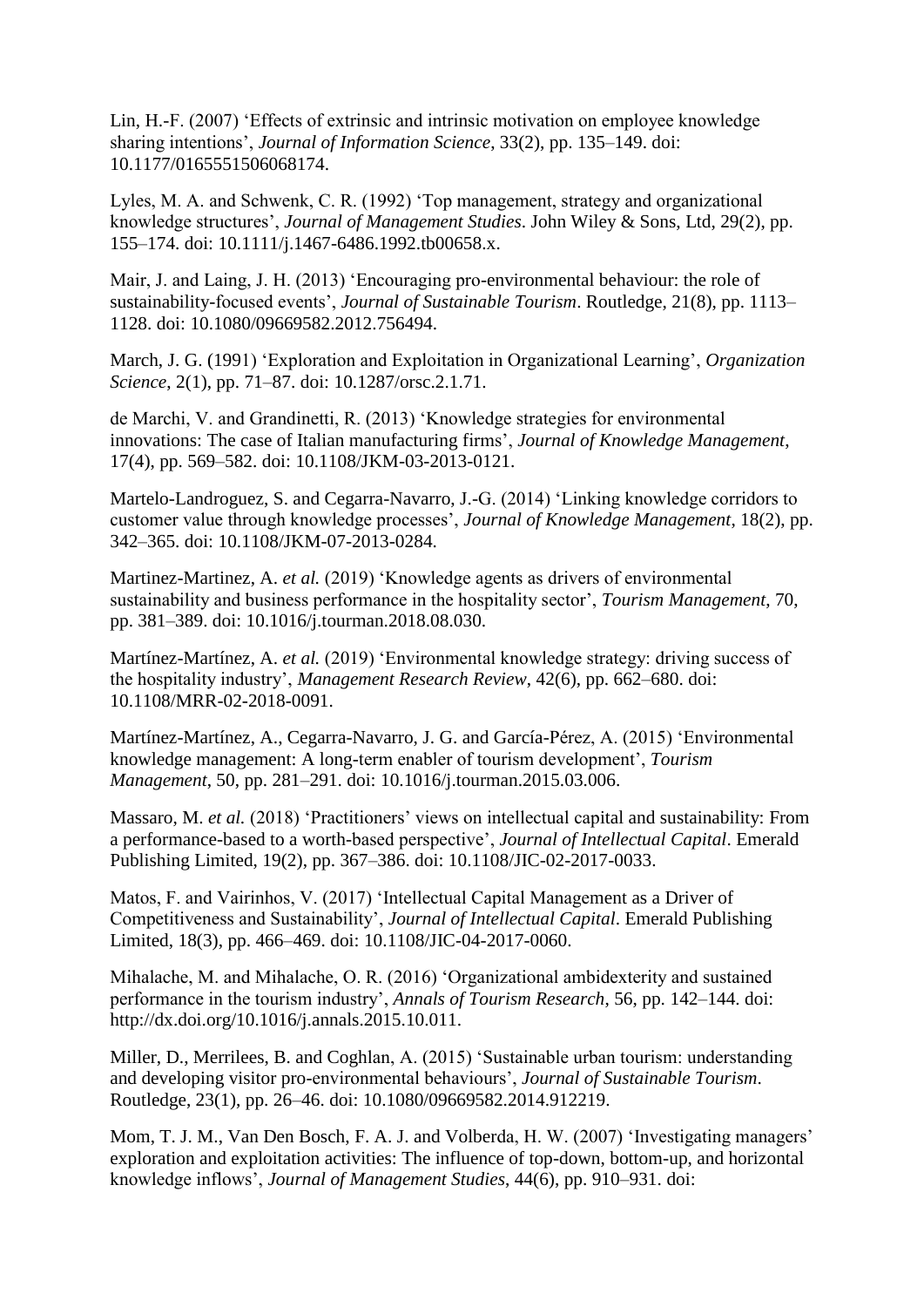10.1111/j.1467-6486.2007.00697.x.

Ning, L. and Wang, F. (2018) 'Does FDI Bring Environmental Knowledge Spillovers to Developing Countries? The Role of the Local Industrial Structure', *Environmental and Resource Economics*. Springer Netherlands, 71(2), pp. 381–405. doi: 10.1007/s10640-017- 0159-y.

Nunnally, J. C. (1978) *Psychometric theory*. New York: McGraw-Hill.

Oliveira, L., Lima Rodrigues, L. and Craig, R. (2010) 'Intellectual capital reporting in sustainability reports', *Journal of Intellectual Capital*. Emerald Group Publishing Limited, 11(4), pp. 575–594. doi: 10.1108/14691931011085696.

Ordóñez de Pablos, P. (2004) 'Measuring and reporting structural capital: Lessons from European learning firms', *Journal of Intellectual Capital*. Emerald Group Publishing Limited, 5(4), pp. 629–647. doi: 10.1108/14691930410567059.

Peng, X. and Lee, S. (2019) 'Self-discipline or self-interest? The antecedents of hotel employees' pro-environmental behaviours', *Journal of Sustainable Tourism*. Routledge, 27(9), pp. 1457–1476. doi: 10.1080/09669582.2019.1632320.

Petty, R. and Guthrie, J. (2000) 'Intellectual capitalliterature review : Measurement, reporting and management', *Journal of Intellectual Capital*. MCB UP Ltd, 1(2), pp. 155–176. doi: 10.1108/14691930010348731.

Pothitou, M., Hanna, R. F. and Chalvatzis, K. J. (2016) 'Environmental knowledge, proenvironmental behaviour and energy savings in households: An empirical study', *Applied Energy*, 184, pp. 1217–1229. doi: https://doi.org/10.1016/j.apenergy.2016.06.017.

Qu, G. *et al.* (2020) 'An Imperative Need for Research on the Role of Environmental Factors in Transmission of Novel Coronavirus (COVID-19)', *Environmental Science & Technology*. American Chemical Society, 54(7), pp. 3730–3732. doi: 10.1021/acs.est.0c01102.

Quirke, B. (1991) 'Accounting for the environment: Current issues', *European Environment*. Sage Publications, 1(5), pp. 19–22. doi: 10.1002/eet.3320010507.

Rezapouraghdam, H., Alipour, H. and Darvishmotevali, M. (2018) 'Employee workplace spirituality and pro-environmental behavior in the hotel industry', *Journal of Sustainable Tourism*. Routledge, 26(5), pp. 740–758. doi: 10.1080/09669582.2017.1409229.

Richter NF, Cepeda G, R. J. L. and CM, R. (2016) 'European management research using partial least squares structural equation modeling (PLS-SEM)', *European Management Journal*, 34(6), pp. 589–597.

Rigdon, E. E. (2016) 'Choosing PLS path modeling as analytical method in European management research: A realist perspective', *European Management Journal*, 34(6), pp. 598– 605. doi: 10.1016/j.emj.2016.05.006.

Rogers, K. S. (2012) 'Exploring our ecological selves within learning organizations', *Learning Organization*, 19(1), pp. 28–37. doi: 10.1108/09696471211190347.

Roos, J., Edvinsson, L. and Dragonetti, N. (1998) *Intellectual capital: Navigating in the new business landscape*. Palgrave Macmillan Limited.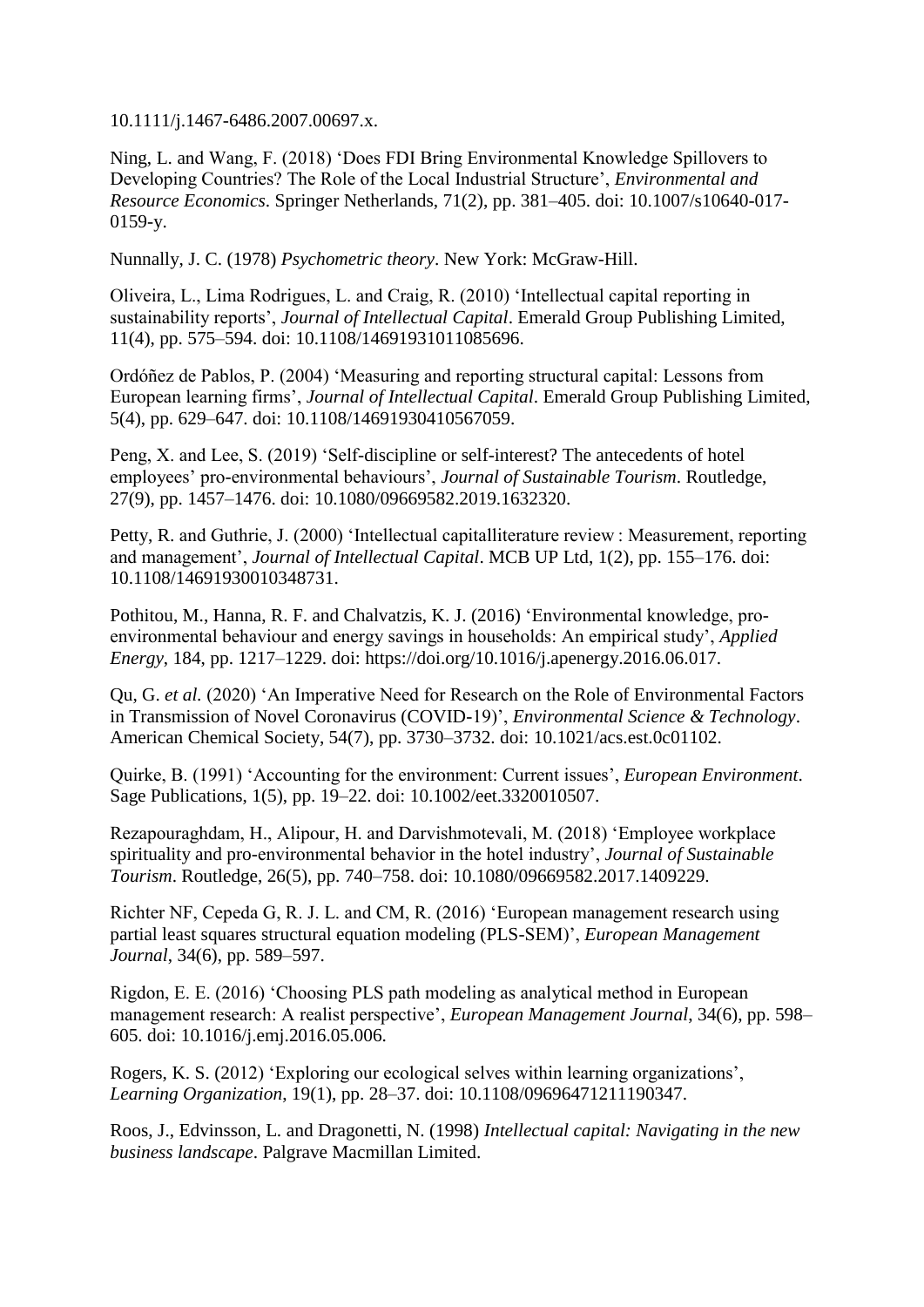Steg, L. *et al.* (2014) 'An Integrated Framework for Encouraging Pro-environmental Behaviour: The role of values, situational factors and goals', *Journal of Environmental Psychology*, 38, pp. 104–115. doi: https://doi.org/10.1016/j.jenvp.2014.01.002.

Steg, L. and Vlek, C. (2009) 'Encouraging pro-environmental behaviour: An integrative review and research agenda', *Journal of Environmental Psychology*, 29(3), pp. 309–317. doi: https://doi.org/10.1016/j.jenvp.2008.10.004.

Stegerean, R., Petre, A. and Chis, A. (2014) 'Environmental strategy and hotel competitiveness-evidence from Brasov County', in Popa, I., Dobrin, C., and Ciocoiu, C. (eds) *Internationarl management conference 'Management challenges for sustainable development'*. Bucharest, Romania, pp. 297–590.

Suganthi, L. (2019) 'Examining the relationship between corporate social responsibility, performance, employees' pro-environmental behavior at work with green practices as mediator', *Journal of Cleaner Production*, 232, pp. 739–750. doi: https://doi.org/10.1016/j.jclepro.2019.05.295.

Tapaninaho, R. and Kujala, J. (2019) 'Reviewing the Stakeholder Value Creation Literature: Towards a Sustainability Approach', in Leal Filho, W. (ed.) *Social Responsibility and Sustainability: How Businesses and Organizations Can Operate in a Sustainable and Socially Responsible Way*. Cham: Springer International Publishing, pp. 3–36. doi: 10.1007/978-3- 030-03562-4\_1.

Thiele, K.-O., Ringle, C. M. and Sarstedt, M. (2015) 'Mirror,mirror on the wall. A comparative evaluation of new and established structural equation modeling methods.', in *2nd International Symposium on Partial Least Squares Modelling*, pp. 1–12.

Triguero, A., Moreno-Mondéjar, L. and Davia, M. A. (2014) 'The influence of energy prices on adoption of clean technologies and recycling: Evidence from European SMEs', *Energy Economics*. Elsevier B.V., 46, pp. 246–257. doi: 10.1016/j.eneco.2014.09.020.

Trong Tuan, L. (2013) 'Leading to learning and competitive intelligence', *The Learning Organization*, 20(3), pp. 216–239. doi: 10.1108/09696471311328460.

Unsworth, K. L., Dmitrieva, A. and Adriasola, E. (2013) 'Changing behaviour: Increasing the effectiveness of workplace interventions in creating pro-environmental behaviour change', *Journal of Organizational Behavior*, 34(2), pp. 211–229. doi: 10.1002/job.1837.

VanDeusen, C. A. and Mueller, C. B. (1999) 'Learning in acquisitions: understanding the relationship between exploration, exploitation and performance', *The Learning Organization*. MCB UP Ltd, 6(4), pp. 186–193. doi: 10.1108/09696479910280686.

Vining, J. *et al.* (2002) 'Emerging theoretical and methodological perspectives on conservation behaviour', in *Handbook of environmental psychology*, pp. 541–558.

Warren, C., Becken, S. and Coghlan, A. (2017) 'Using persuasive communication to cocreate behavioural change – engaging with guests to save resources at tourist accommodation facilities', *Journal of Sustainable Tourism*. Routledge, 25(7), pp. 935–954. doi: 10.1080/09669582.2016.1247849.

Wernick, I. (2003) 'Environmental Knowledge Management', *Journal of Industrial Ecology*, 6(2), pp. 7–9. doi: 10.1162/108819802763471735.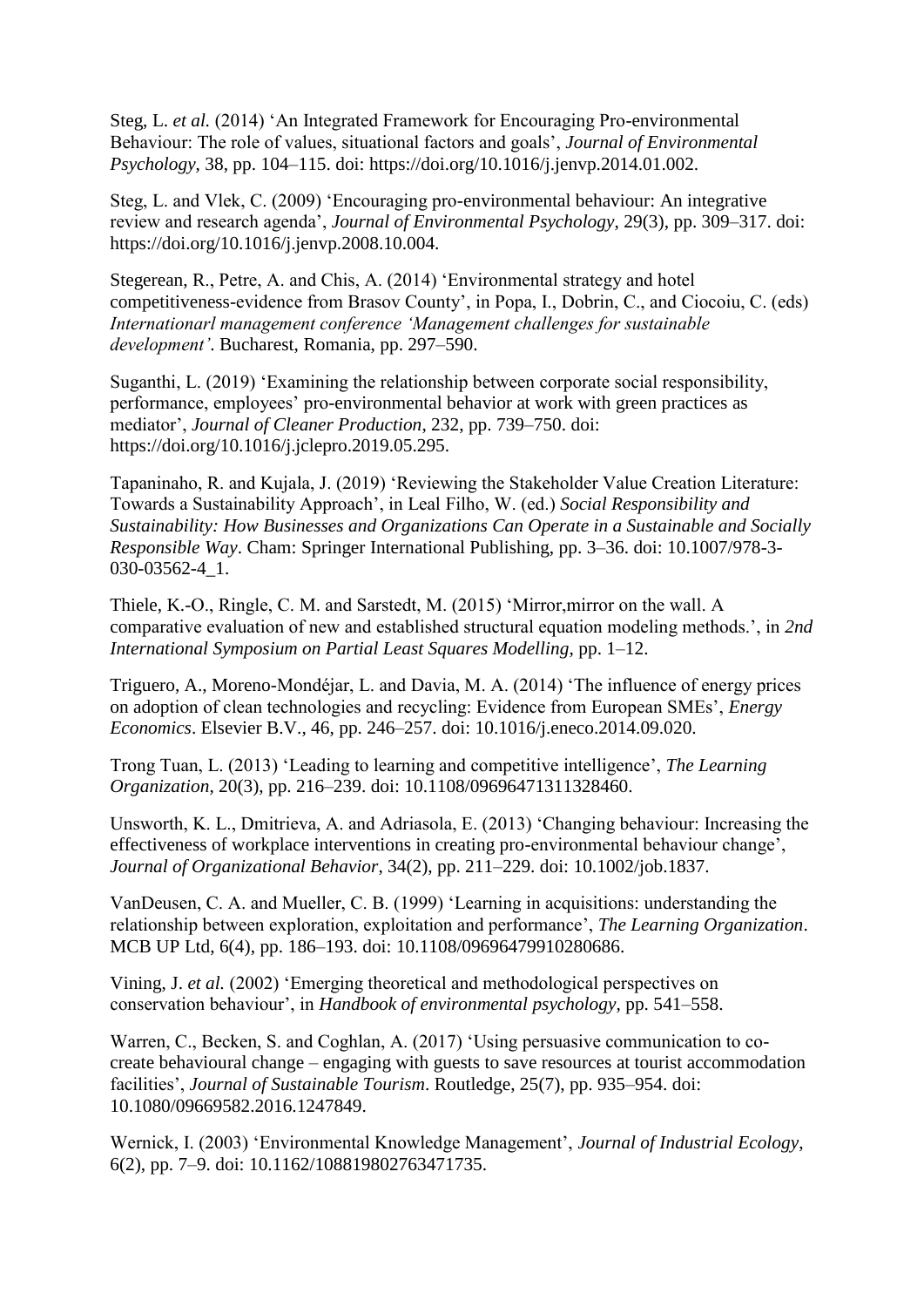Whitmarsh, L. and O'Neill, S. (2010) 'Green identity, green living? The role of proenvironmental self-identity in determining consistency across diverse pro-environmental behaviours', *Journal of Environmental Psychology*. Elsevier Ltd, 30(3), pp. 305–314. doi: 10.1016/j.jenvp.2010.01.003.

Whyte, K. P. (2013) 'On the role of traditional ecological knowledge as a collaborative concept: a philosophical study', *Ecological Processes*, 2(7), pp. 1–12. doi: 10.1186/2192- 1709-2-7.

Zhou, Z. A. and Fink, D. (2003) 'The intellectual capital web: A systematic linking of intellectual capital and knowledge management', *Journal of Intellectual Capital*. MCB UP Ltd, 4(1), pp. 34–48. doi: 10.1108/14691930310455379.

Zientara, P. and Zamojska, A. (2018) 'Green organizational climates and employee proenvironmental behaviour in the hotel industry', *Journal of Sustainable Tourism*. Routledge, 26(7), pp. 1142–1159. doi: 10.1080/09669582.2016.1206554.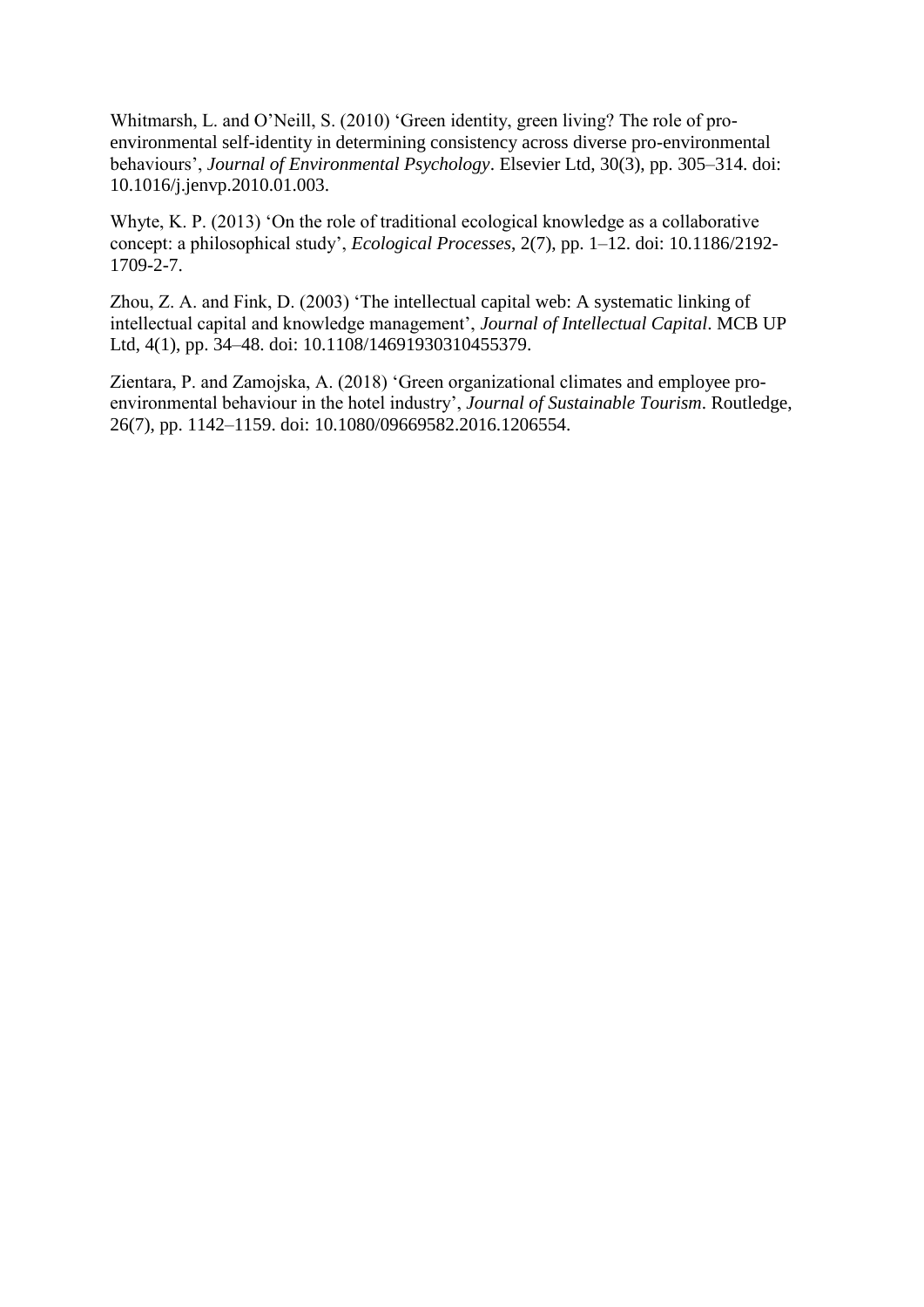## **Appendix: Questionnaire items**

**Knowledge Exploration: Indicate the extent to which each of the agents indicated below**  has capacity to influence on the hotel's environmental performance (0= no capacity and **10= high capacity):**

ER\_1: Your company cares about collecting information about the most important groups ER 2: Your company supports the exchange of ideas and formal dialogues (for example meetings)

ER\_3: Your company has manuals and documents on customer service procedures

ER\_4: You emphasize the search and sharing of new values and thoughts

**Knowledge Exploitation: Indicate the extent to which each of the agents indicated below**  has capacity to influence on the hotel's environmental performance (0= no capacity and **10= high capacity):**

ET 1: When our customers want us to modify a product or service, we make efforts to modify it

ET\_2: Your company rewards the creativity of employees

ET\_3: Your company supports the use of metaphors to resolve employee doubts

ET 4: Your company shares information with the most important collectives of the question

# **Environmental knowledge (0= high disagreement and 10= high agreement):**

EK 1: Priority is being given to organic products (biodegradable, recyclable, etc.)

EK\_2: The company (hotel) uses less polluting industrial processes and products

EK\_3: The company (hotel) has developed a green program (waste management, control of effluents, inventory of pollution sources)

EK\_4: The company (hotel) has developed a drafting of environmental emergency plans and measures

#### **Pro-environmental behaviour intention capital (0=much worse than last years and 10=much better than last years):**

PEBIC 1: The company has budget heading for taking care of environment with actions PEBIC 2: The company's indicators in each work to measure pro-environmental behaviour intention capital in short-term are better than previously

PEBIC 3: The company's indicators in each work to measure pro-environmental behaviour intention capital in long-term are better than previously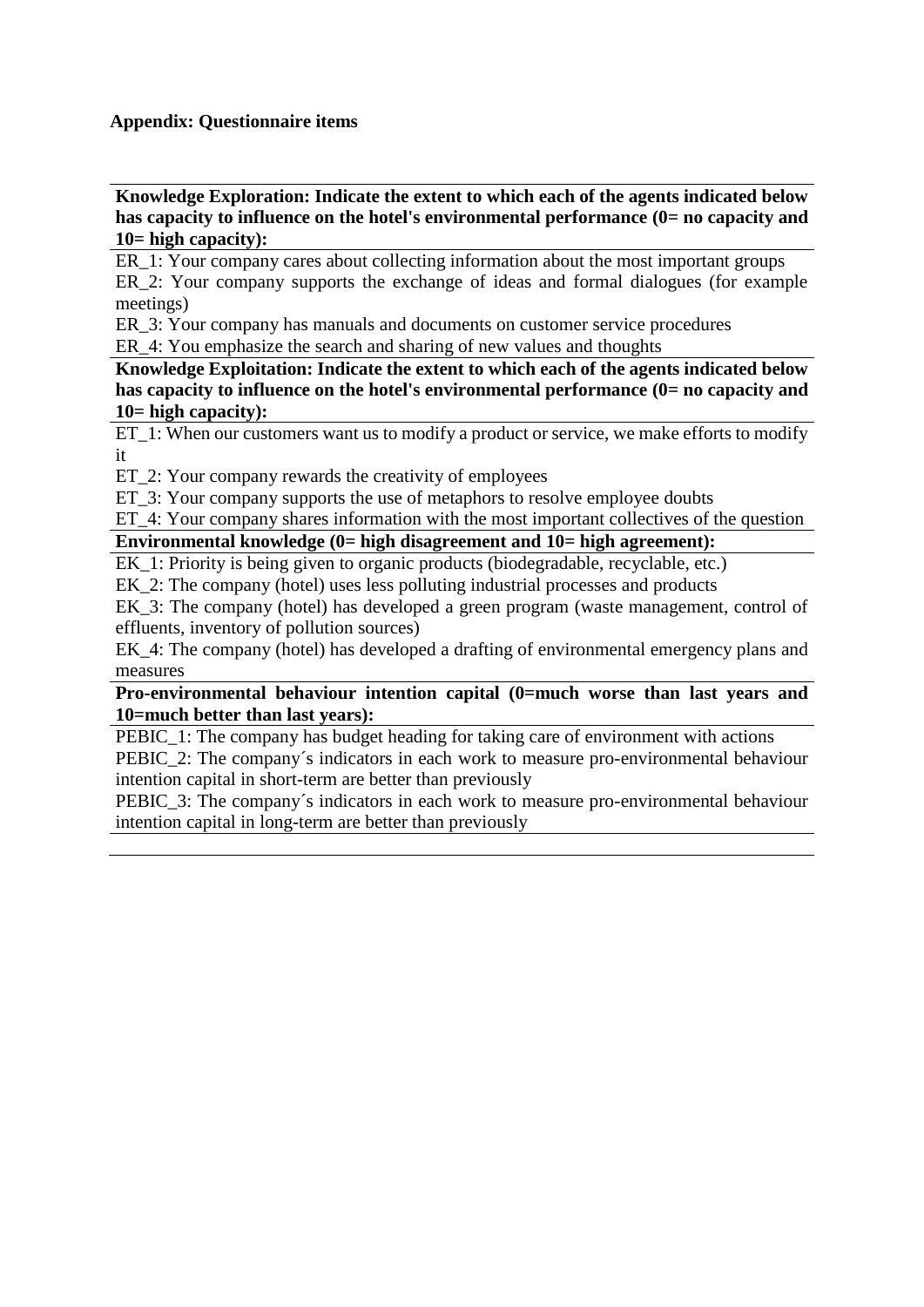

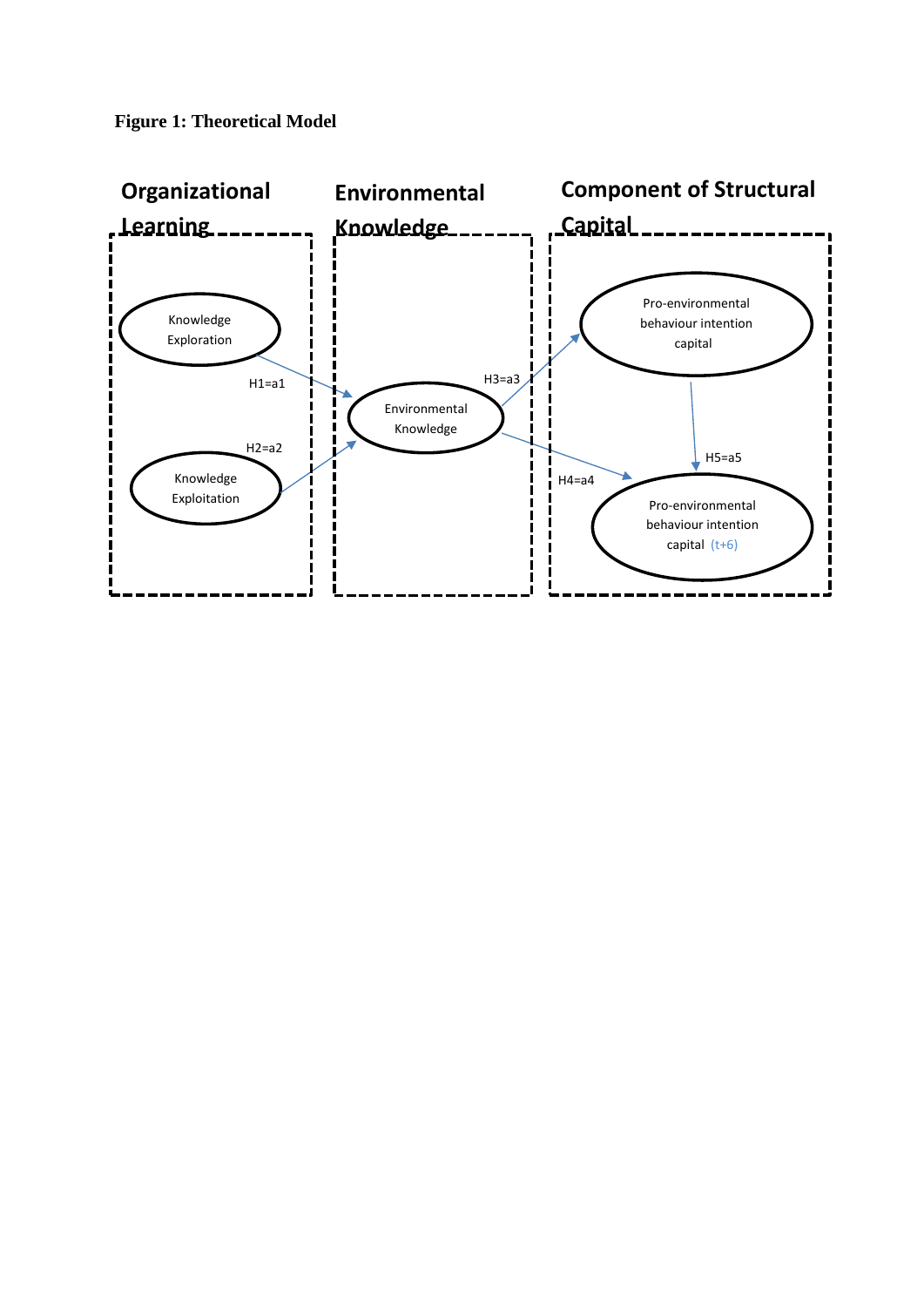|              |            |       |       | <b>HTMT</b> |       |       |          |              |
|--------------|------------|-------|-------|-------------|-------|-------|----------|--------------|
| Construct    | $(\rho_A)$ | CR    | AVE   | ER(t)       | ET(t) | EK(t) | PEBIC(t) | $PEBIC(t+n)$ |
| ER(t)        | 0.872      | 0.865 | 0.711 |             |       |       |          |              |
| ET(t)        | 0.885      | 0.861 | 0.705 | 0.750       |       |       |          |              |
| EK(t)        | 0.853      | 0.814 | 0.646 | 0.773       | 0.727 |       |          |              |
| PEBIC(t)     | 0.867      | 0.866 | 0.790 | 0.458       | 0.471 | 0.741 |          |              |
| $PEBIC(t+n)$ | 0.902      | 0.901 | 0.835 | 0.604       | 0.544 | 0.607 | 0.734    |              |

**Table 1 Reliability, convergent validity, and discriminant validity values of outer model**

Notes:

( $\rho_A$ )= Dijkstra-Henseler's rho ; CR = Composite Reliability; AVE = Average Variance Extracted;

ER= Knowledge exploration; ET= Knowledge exploitation; EK= Environmental knowledge; PEBIC= Proenvironmental behaviour intention capital